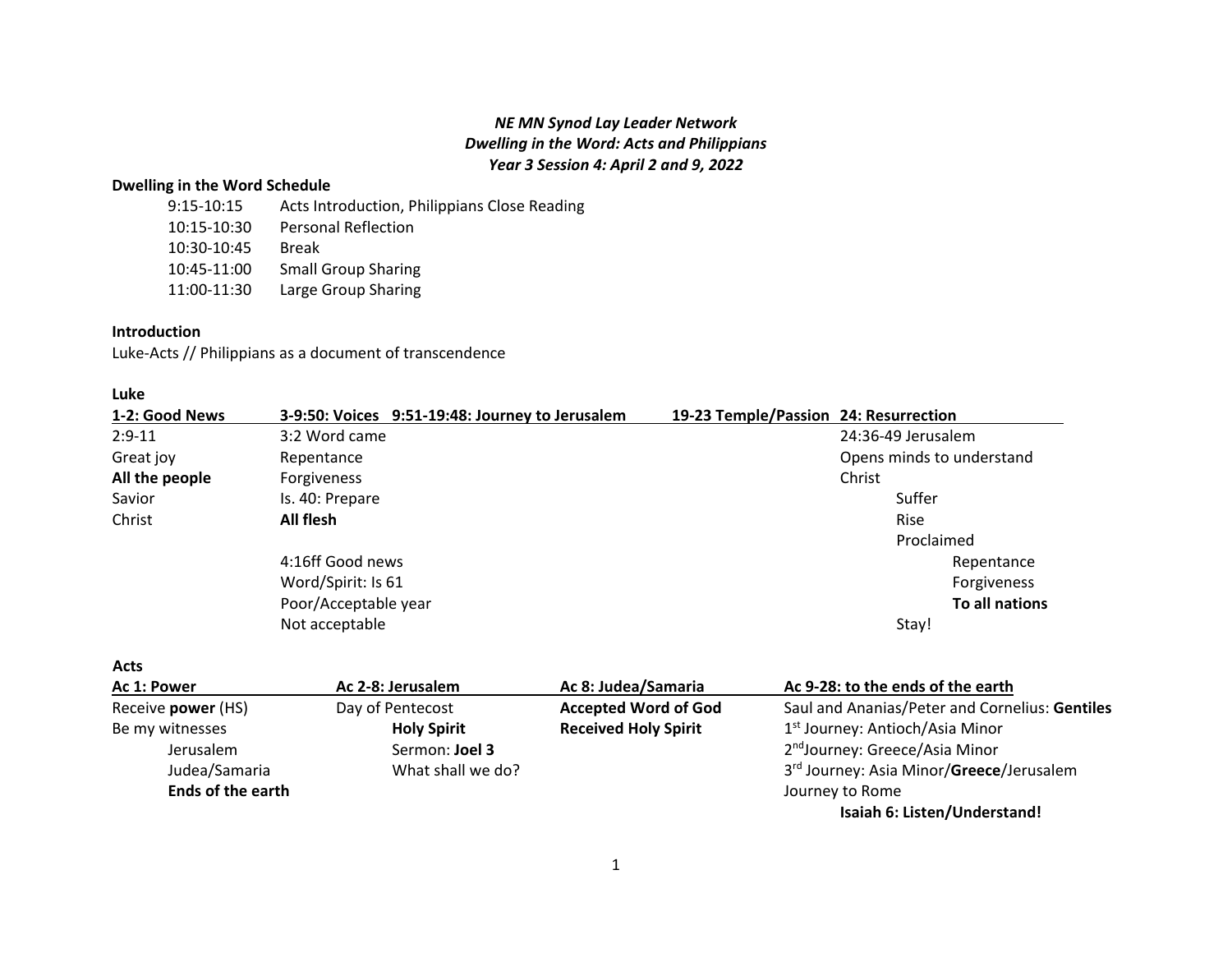#### **Acts 2:1-13: Day of Pentecost**

When the day of Pentecost had come, they were all together in one place.<sup>2</sup> And suddenly from heaven there came a sound like the rush of a violent wind, and it filled the entire house where they were sitting.<sup>3</sup> Divided tongues, as of fire, appeared among them, and a tongue rested on each of them. 4 All of them were filled with the **Holy Spirit** and began to speak in other languages, as the Spirit gave them ability.

<sup>5</sup> Now there were devout Jews from every nation under heaven living in Jerusalem. <sup>6</sup> And at this sound the crowd gathered and was bewildered, because each one heard them speaking in the native language of each.<sup>7</sup> Amazed and astonished, they asked, "Are not all these who are speaking Galileans?<sup>8</sup> And how is it that we hear, each of us, in our own native language?<sup>9</sup> Parthians, Medes, Elamites, and residents of Mesopotamia, Judea and Cappadocia, Pontus and Asia, <sup>10</sup> Phrygia and Pamphylia, Egypt and the parts of Libya belonging to Cyrene, and visitors from Rome, both Jews and proselytes, <sup>11</sup> Phrygia and Pamphylia, Egypt and the parts of Libya belonging to Cyrene, and visitors from Rome, both Jews and proselytes, <sup>12</sup> All were amazed and perplexed, saying to one another, "What does this mean?" <sup>13</sup> But others sneered and said, "They are filled with new wine."

#### Luke Timothy Johnson, *Acts*, 1992 p. 45:

"The gift of the Holy Spirit at Pentecost has exercised such powerful influence over the Christian imagination that it is somewhat startling to realize just how slender and spare an account it is. The description of the event itself takes only four verses, and is extraordinarily circumspect.... Luke's point is not the pyrotechnics of theophany, but spiritual transformation. The real 'event' of Pentecost is the empowerment of the disciples by the Holy Spirit."

#### **John 20:22: Easter**

When Jesus had said this, he breathed on them and said to them, "Receive the Holy Spirit."

#### C.K. Barrett, *John*, 1978 p.570:

"It does not seem possible to harmonize this account of a special bestowing of the Spirit with that contained in Acts 2;"

#### Raymond Brown, *John*, 1970 pp.1038-39:

"... functionally each is describing the same event; the one gift of the Spirit to his followers by the risen and ascended Lord.... For both of them the Spirit's task is to take the place of Jesus, to carry on his work, and to constitute his presence in the world."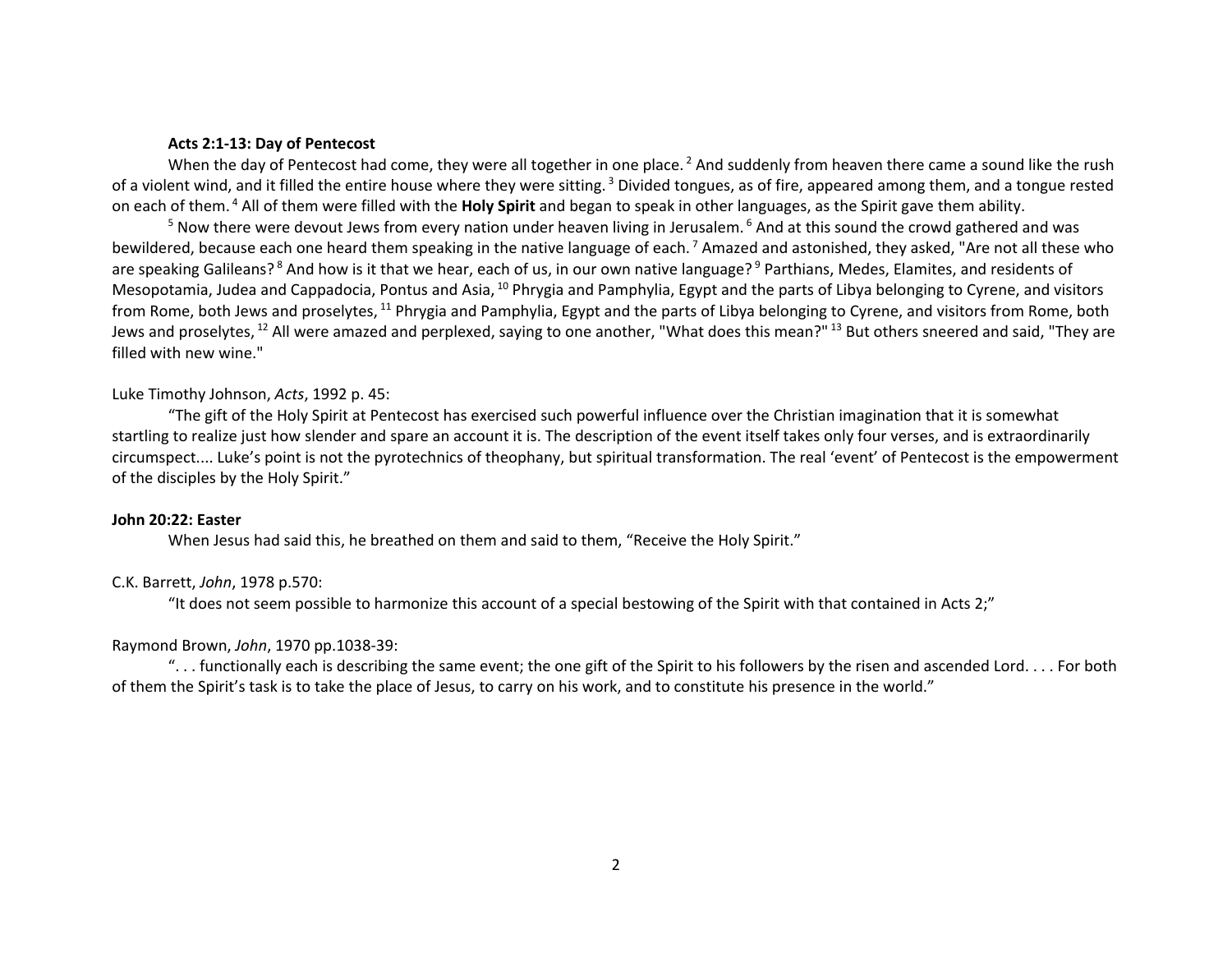### **"Paraclete" in John**

# **John 14:15-17**

"If you love me, you will keep my commandments. <sup>16</sup> And I will ask the Father, and he will give you another **Advocate, to be with you forever**. <sup>17</sup> This is the Spirit of truth, whom the world cannot receive, because it neither sees him nor knows him. You know him, because he **abides with you**, and he **will be in you.**

# **John 14:26-27**

But the Advocate, the Holy Spirit, whom the Father will send in my name, will **teach** you everything, and **remind** you of all that I have said to you.

<sup>27</sup> Peace I leave with you; my peace I give to you. I do not give to you as the world gives. Do not let your hearts be troubled, and do not let them be afraid.

# **John 15:26-27**

"When the Advocate comes, whom I will send to you from the Father, the Spirit of truth who comes from the Father, he will **testify** on my behalf.

 $27$  You also are to testify because you have been with me from the beginning.

# **John 16:7-14**

Nevertheless I tell you the truth: it is to your advantage that I go away, for if I do not go away, the Advocate will not come to you; but if I go, I will send him to you. 8 And when he comes, he will **prove the world wrong** about sin and righteousness and judgment: 9 about sin, because they do not believe in me;  $^{10}$  about righteousness, because I am going to the Father and you will see me no longer;  $^{11}$  about judgment, because the ruler of this world has been condemned

<sup>12</sup> "I still have many things to say to you, but you cannot bear them now. <sup>13</sup> When the Spirit of truth comes, he will guide you into all the **truth**; for he will not speak on his own, but will speak whatever he hears, and he will declare to you the things that are to come. <sup>14</sup> He will **glorify me**, because he will take what is mine and declare it to you.

# **Holy Spirit in Acts**

Power Scripture Filling: unity, generosity, witness All people Verbs: proclaim, witness, heal, resist, understand Settings of baptism, worship Sending, calling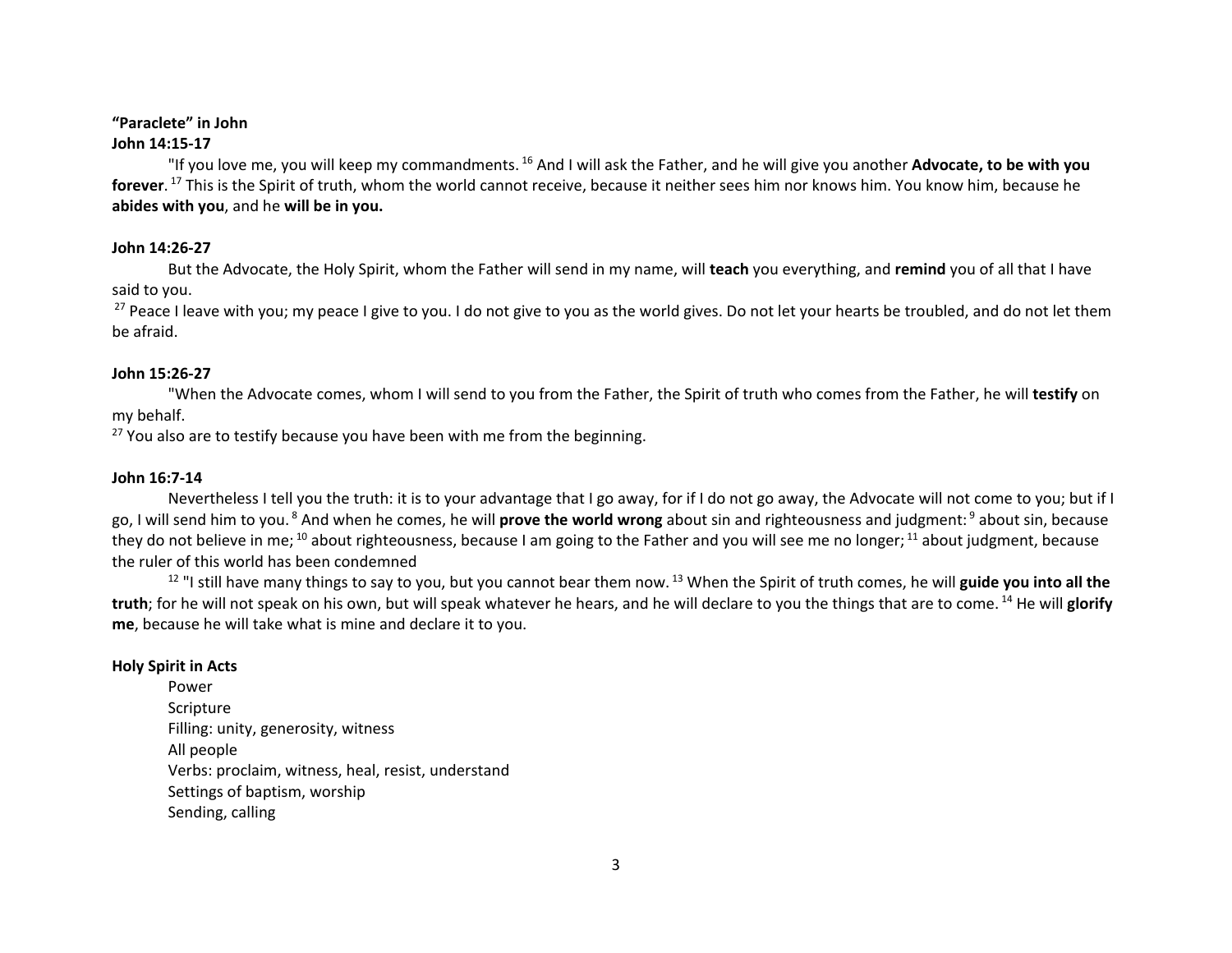#### **Acts 16:1-40: Philippi**

Paul went on also to Derbe and to Lystra, where there was a disciple named **Timothy**, the son of a Jewish woman who was a believer; but his father was a Greek.<sup>2</sup> He was well spoken of by the believers in Lystra and Iconium.<sup>3</sup> Paul wanted Timothy to accompany him; and he took him and had him circumcised because of the Jews who were in those places, for they all knew that his father was a Greek.<sup>4</sup> As they went from town to town, they delivered to them for observance the decisions that had been reached by the apostles and elders who were in Jerusalem.<sup>5</sup> So the churches were strengthened in the faith and increased in numbers daily.

<sup>6</sup> They went through the region of Phrygia and Galatia, having been **forbidden by the Holy Spirit** to speak the word in Asia. 7 When they had come opposite Mysia, they attempted to go into Bithynia, but the **Spirit of Jesus did not allow** them; 8 so, passing by Mysia, they went down to Troas. 9 During the night Paul had a **vision**: there stood a man of Macedonia pleading with him and saying, "Come over to Macedonia and help us." <sup>10</sup> When he had seen the vision, we immediately tried to cross over to Macedonia, being convinced that **God had called us to proclaim the good news** to them.

<sup>11</sup> We set sail from Troas and took a straight course to Samothrace, the following day to Neapolis, <sup>12</sup> and from there to Philippi, which is a leading city of the district of Macedonia and a Roman colony. We remained in this city for some days. <sup>13</sup> On the **sabbath** day we went outside the gate by the river, where we supposed there was a place of prayer; and we sat down and spoke to the women who had gathered there. <sup>14</sup> A certain woman named **Lydia**, a worshiper of God, was listening to us; she was from the city of Thyatira and a dealer in purple cloth. The Lord **opened her heart to listen** eagerly to what was said by Paul. <sup>15</sup> When **she and her household were baptized**, she urged us, saying, "If you have judged me to be faithful to the Lord, **come and stay** at my home." And she prevailed upon us.

16 One day, as we were going to the place of prayer, we met a slave-girl who had a **spirit of divination** and brought her owners a **great deal of money** by fortune-telling. <sup>17</sup> While she followed Paul and us, she would cry out, "These men are slaves of the Most High God, who proclaim to you a way of salvation."<sup>18</sup> She kept doing this for many days. But Paul, very much annoyed, turned and said to the spirit, "I order you in the name of Jesus Christ to come out of her." And it came out that very hour.

<sup>19</sup> But when her owners saw that **their hope of making money was gone**, they **seized** Paul and Silas and **dragged** them into the marketplace before the authorities. <sup>20</sup> When they had brought them before the magistrates, they said, "**These men are disturbing our city; they are Jews <sup>21</sup> and are advocating customs that are not lawful for us as Romans to adopt or observe**." <sup>22</sup> The **crowd** joined in attacking them, and the magistrates had them stripped of their clothing and ordered them to be beaten with rods.<sup>23</sup> After they had given them a severe flogging, they **threw them into prison** and ordered the jailer to keep them securely. <sup>24</sup> Following these instructions, he put them in the innermost cell and fastened their feet in the stocks.

<sup>25</sup> About midnight Paul and Silas were **praying and singing hymns to God**, and the prisoners were listening to them. <sup>26</sup> Suddenly there was an **earthquake**, so violent that the foundations of the prison were shaken; and immediately all the doors were opened and everyone's chains were unfastened. <sup>27</sup> When the jailer woke up and saw the prison doors wide open, he drew his sword and was about to kill himself, since he supposed that the prisoners had escaped. <sup>28</sup> But Paul shouted in a loud voice, "Do not harm yourself, for we are all here." <sup>29</sup> The jailer called for lights, and rushing in, he fell down trembling before Paul and Silas. <sup>30</sup> Then he brought them outside and said, "**Sirs, what must I do to be saved**?" <sup>31</sup> They answered, "**Believe on the Lord Jesus, and you will be saved, you and your household**." <sup>32</sup> They **spoke the word** of the Lord to him and to all who were in his house. <sup>33</sup> At the same hour of the night he took them and washed their wounds; then **he and his entire family**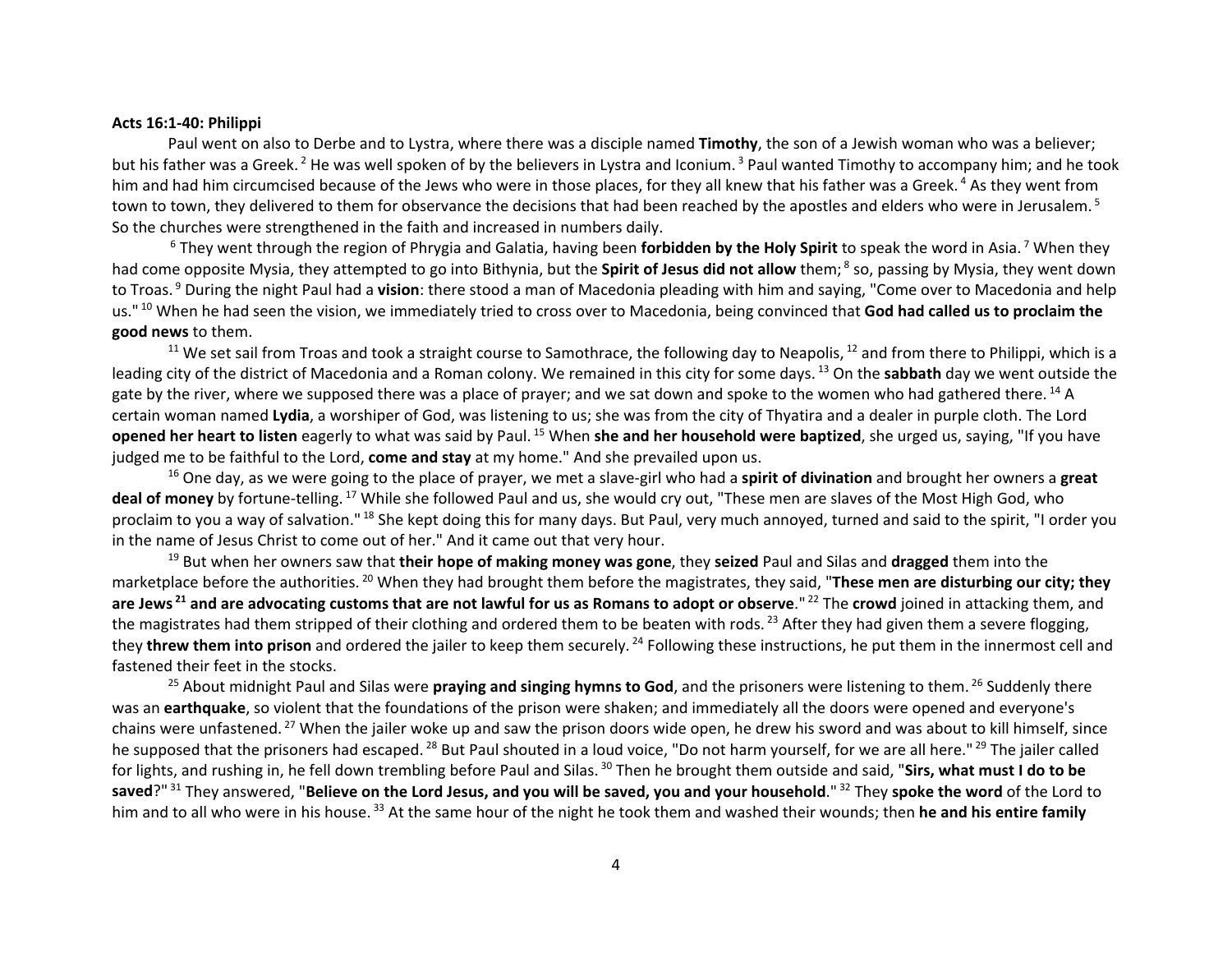**were baptized without delay**. <sup>34</sup> He brought them up into the house and **set food** before them; and he and his entire **household** rejoiced that he had become a believer in God.<sup>35</sup> When morning came, the magistrates sent the police, saying, "Let those men go."<sup>36</sup> And the jailer reported the message to Paul, saying, "The magistrates sent word to let you go; therefore come out now and go in peace."<sup>37</sup> But Paul replied, "They have beaten us in public, uncondemned, men who are **Roman citizens**, and have thrown us into prison; and now are they going to discharge us in secret? Certainly not! Let them come and take us out themselves."<sup>38</sup> The police reported these words to the magistrates, and they were afraid when they heard that they were Roman citizens;<sup>39</sup> so they came and apologized to them. And they took them out and asked them to leave the city. <sup>40</sup> After leaving the prison they went to **Lydia's home**; and when they had seen and encouraged the brothers and sisters there, they departed.

#### *Philippians*

#### **Introduction**

Lay Leader Network premise: Philippians is a document of transcendence! Four main players in the drama of transcendence named in the greeting: Paul Christ I CE saints in Philippi (Saints hearing/reading this letter)

Acts 16 setting as a paradigm of mission

Holy Spirit: power, direction, calling Lydia: role of women, leadership, hospitality Gospel encounters powers of economy, government Healing "Joy" beyond physical circumstances

# Setting of Philippians

Paul

 Slave / Joy Sharing (*koinonia*)

**Philippians** 

 Unity / Opposition Sharing (*koinonia*)

Christ

 Empty / Hyper-raised *Koinonia* making presence/transcendence possible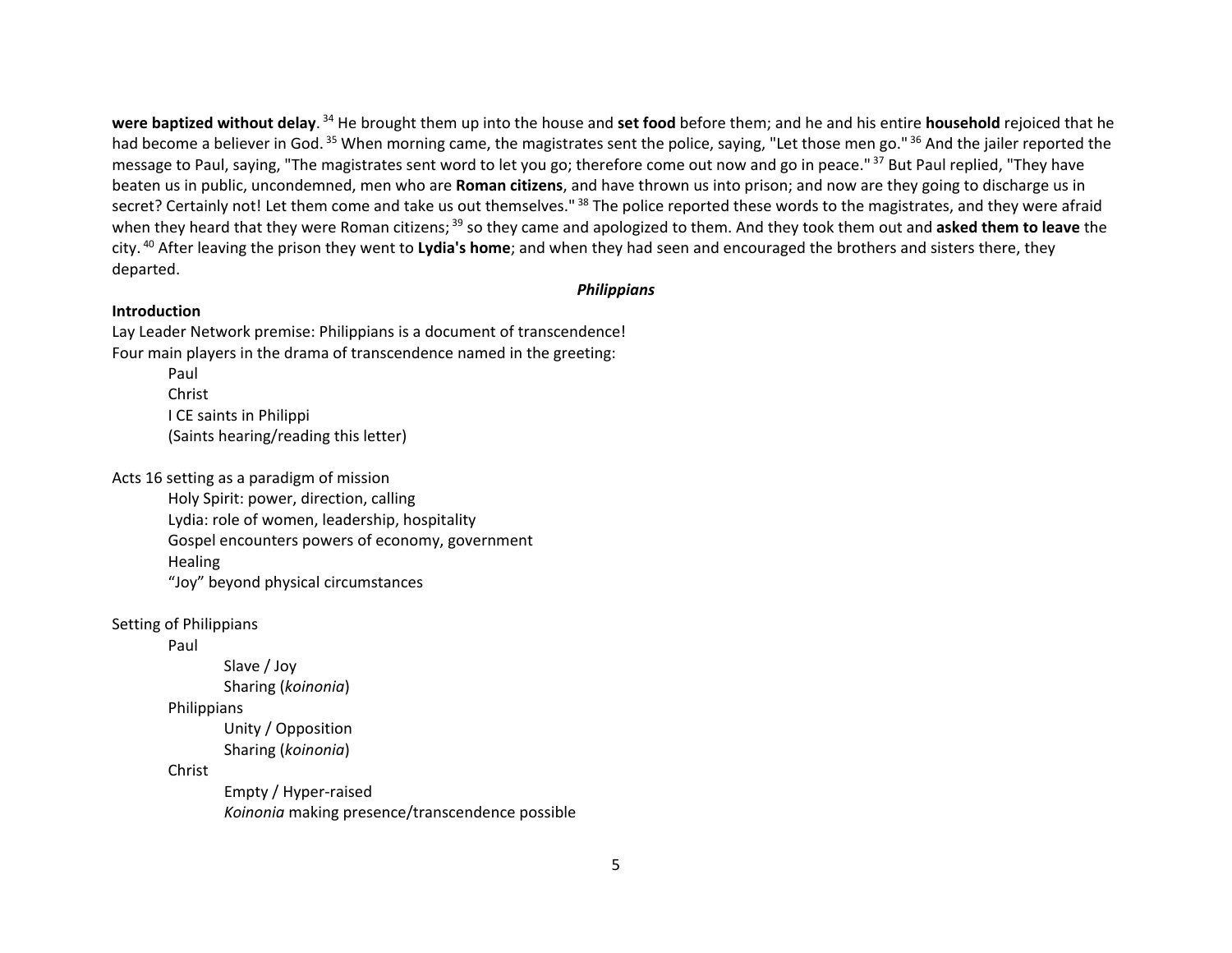# Luke Timothy Johnson, *Writings of the New Testament*, 1986, p. 342

"The fellowship binding the Christian community is not, as for a Hellenistic club or benevolent association, based on like interests or mutual material benefits. It is not, as in some Hellenistic philosophical schools, based on convictions concerning the metaphysical unity of all beings. Like such schools, the Christians are of 'one mind' (1:27) and 'share their possessions' (4:15), but the 'spirit' joining them together is the Holy Spirit of God. Theirs is a 'fellowship of the Spirit' (2:1). They 'stand in one Spirit' (1:27) and they worship God 'in spirit' (3:3). This spirit is theirs not by nature but by gift (4:23). It is the 'Spirit of Jesus Christ,' who is at work both in Paul and in them (1:19)."

Syntactical Structure of Philippians (combining features of Greek letter writing and principles of classical rhetoric)

| $1:1-2$    | Greeting: Slaves and saints, grace and peace                  |
|------------|---------------------------------------------------------------|
| $1:3-11$   | Thanksgiving: Joy in sharing the Gospel                       |
| $1:12-30$  | Narratio #1: Paul and the Philippians                         |
| $2:1 - 18$ | Proposition/Proof #1: Imperatives: Sharing Jesus Christ       |
| $2:19-4:3$ | Narratio #2: Paul and the Phillipians: Opponents and Conflict |
| $4:4-9$    | Proof #2: Imperatives: Joy and peace                          |
| $4:10-20$  | Narratio #3: The gift and contentment                         |
| $4:21-23$  | Closing greetings                                             |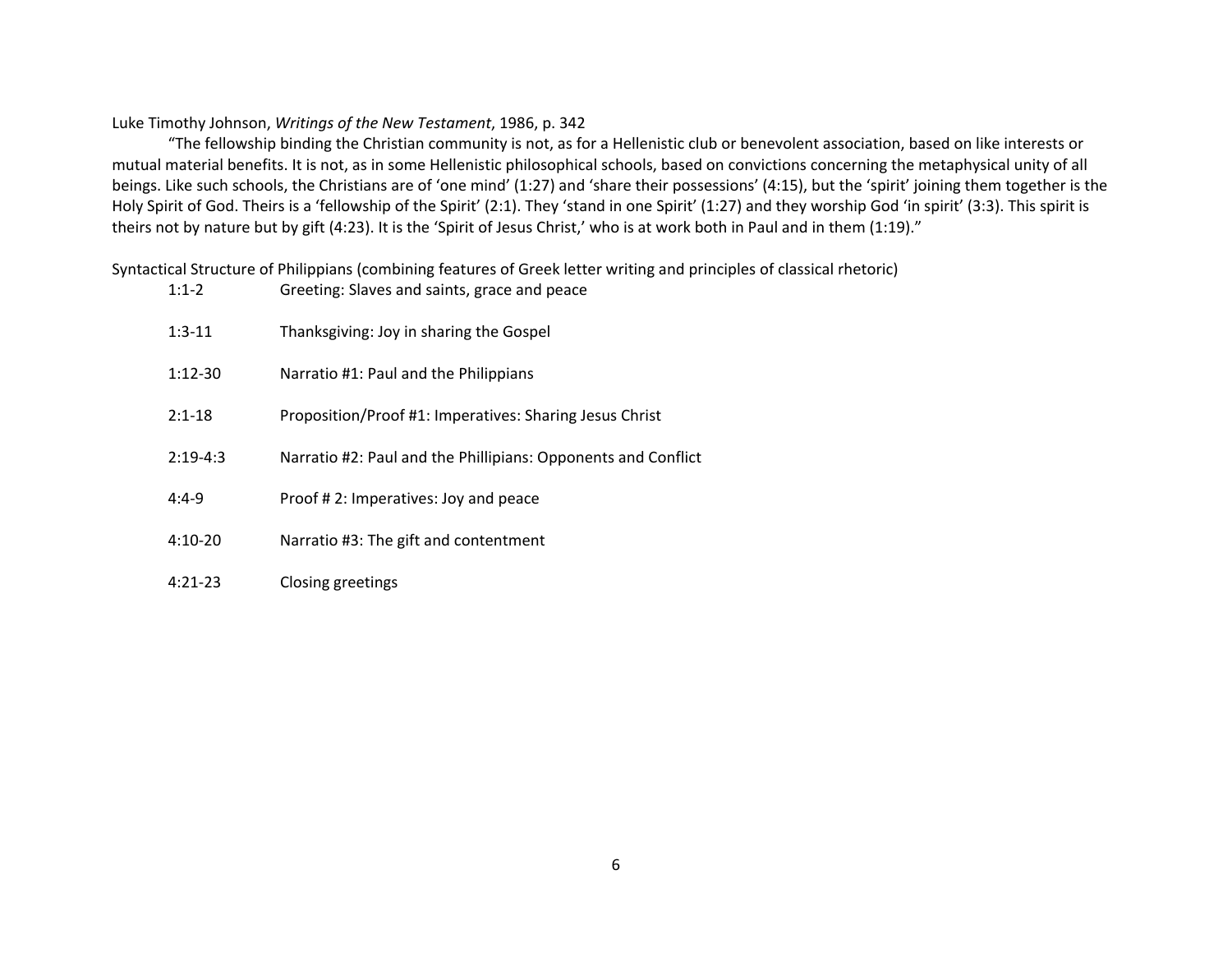# **A close reading of Philippians Philippians 1:1-2: Greeting**

Paul and Timothy, **servants** of Christ Jesus, to all the **saints** in Christ Jesus who are in Philippi, with the bishops and deacons: 2 Grace to you and peace from God our Father and the Lord Jesus Christ.

Slave (*doulos*) A non-person, without rights or freedom, despite Paul's background as a Roman citizen Note level of economic slavery in Roman Empire Usual goal of letter opening: establish "ethos:" the believability and character of the writer Surprising self-designation, but will be developed in great detail Defines relationship with Christ: based on emptying, humbling, dying This the first of many terms describing condition remaining after self-emptying ("count all things loss," etc.)

Only 2x in letter opening of undisputed Pauline letters

Rom 1:1

Php 1:1

(Paul imprisoned in both Philppi and Rome!)

Saints (*hagioi*) "holy ones" (Paul consistently addresses "all" the community, despite community conflict)

# **Philippians 1:3-11: Thanksgiving: Joy in sharing the Gospel**

<sup>3</sup>I thank my God every time I remember you, <sup>4</sup> constantly praying with **joy** in every one of my prayers for all of you, <sup>5</sup> because of your **sharing** in the gospel from the first day until now. 6 I am confident of this, that the one who began a good work among you will bring it to completion by the day of Jesus Christ. 7 It is right for me to think this way about all of you, because you hold me in your heart, for all of you **share** in God's grace with me, both in my imprisonment and in the defense and confirmation of the gospel.<sup>8</sup> For God is my witness, how I long for all of you with the **compassion** of Christ Jesus.<sup>9</sup> And this is my prayer, that your love may overflow more and more with knowledge and full insight <sup>10</sup> to help you to determine what is best, so that in the day of Christ you may be pure and blameless, <sup>11</sup> having produced the harvest of righteousness that comes through Jesus Christ for the glory and praise of God.

Joy (*chara*) Key term in noun and verb forms, highlighting transcendent experience beyond present circumstances; Christ the source

- 1.4 *always* in *every* prayer for *all* of you: joy!
- 1.25 will continue with all of you, for your *joy* in the faith
- 2.2 Make my *joy* complete by . . . same/one/one (1<sup>st</sup> imperative of proposition: connection with Christ!)
- 2.29 welcome him with all *joy*
- 4.1 My brothers and sisters, my *joy* and crown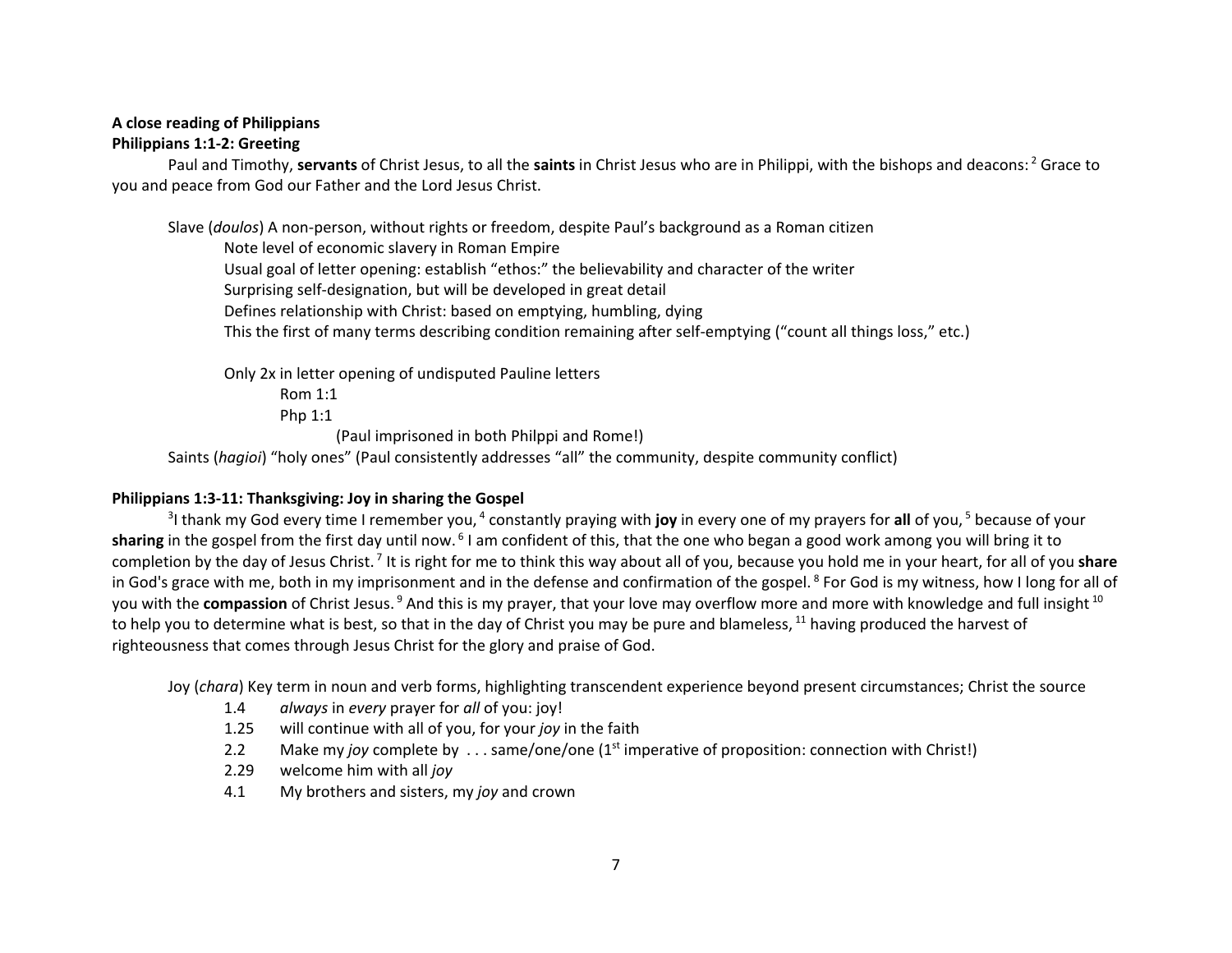Paul:

| Rom 14.17 | kingdom of God not food/drink, but righteousness/peace/joy in HS |
|-----------|------------------------------------------------------------------|
| Gal 5.22  | fruit of HS                                                      |
| 1 Th 1.6  | welcomed message with joy of HS                                  |

Rejoice (*chairo*) note especially in contexts of difficult circumstances (spiritual joy beyond circumstances)

- 1.18 I *rejoice* that Christ is proclaimed (even from wrong motives)
- 1.18 I will continue to *rejoice*
- 2.17 even if I am being poured *out*, I *rejoice* with all of you
- 2.18 you *rejoice* with me
- 2.28 send Timothy, that I may *rejoice*
- 3.1 Finally *rejoice* in the Lord
- 4.4 *rejoice* in Lord always
- 4.4 again *rejoice*
- 4.10 I *rejoice* that you have revived your concern for me

# Sharing (*koinonia*) noun

- 1.5 in the gospel
- 2.1 in the Spirit
- 3.10 in his sufferings

# Sharing (*koinoneo*) verb

4.15 in giving/receiving

Share with (*sugkoinonos*) emphatic compound adding "with"

1.7 Together-with/sharers in God's grace

Note all sun/sug- compounds in Php (major theme of relationships: with whom and on what basis?)

- 1.7 sharers in God's grace
- 1.27 athleting together for the gospel
- 2.2 same-souled
- 2.17 rejoice with all of you
- 2.18 you rejoice with me
- 2.25 fellow-worker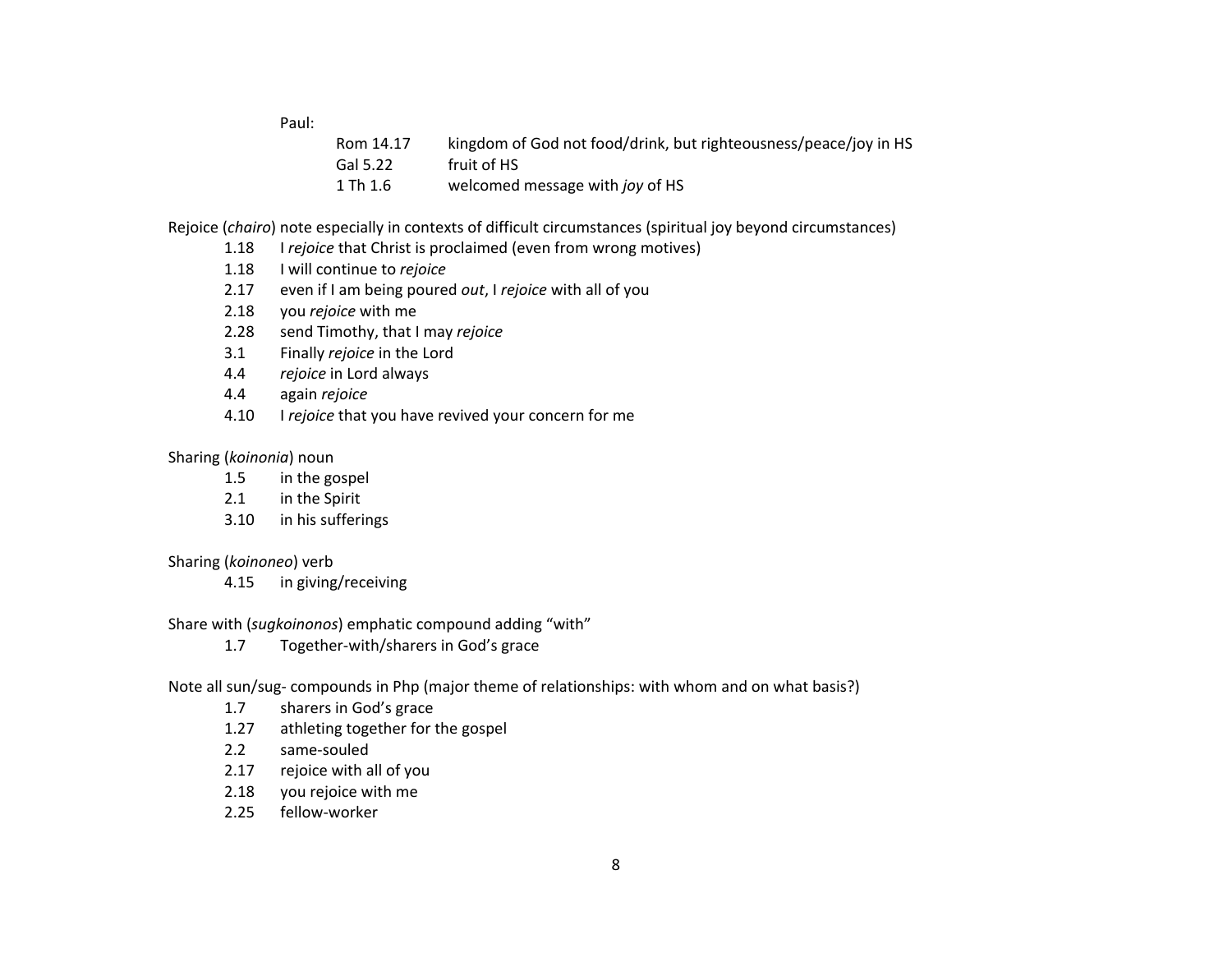- 2.25 fellow-soldier
- 3.10 being shaped/formed together!!
- 3.17 become imitators with me
- 3.21 conformed with the body of his glory
- 4.3 companion
- 4.3 help with
- 4.3 athlete with (struggle with)
- 4.3 working with
- 4.14 sharing together with

Gospel (*euaggeliion*) good news

- 1.5 sharing in
- 1.7 sharing with in defense and proclamation of
- 1.12 my imprisonment served to advance the
- 1.16 I am here for defense of the
- 1.27 conduct your selves worthy of
- 1.27 in one spirit contending for the faith of the
- 2.22 T served with me in work of the
- 4.15 in early days of the

#### Paul

- Rom 1.16\* power of God for salvation for all who believe, reveals the righteousness of God
- 1 Th 1.5 came to you in words and the power of the Holy Spirit
- 1 Th 2.8 shared with you the gospel and our lives

Christ (*christos*) 37x in Php! Note especially:

- 1.1 slaves of
- 1.1 holy ones of
- 1.15 preach X out of envy, rivalry
- 1.17 preach X out of selfish ambition
- 1.18 only that X is proclaimed!
- 1.20 X exalted in my body
- 1.21 to live is X
- 1.27 conduct yourselves worthy of gospel of X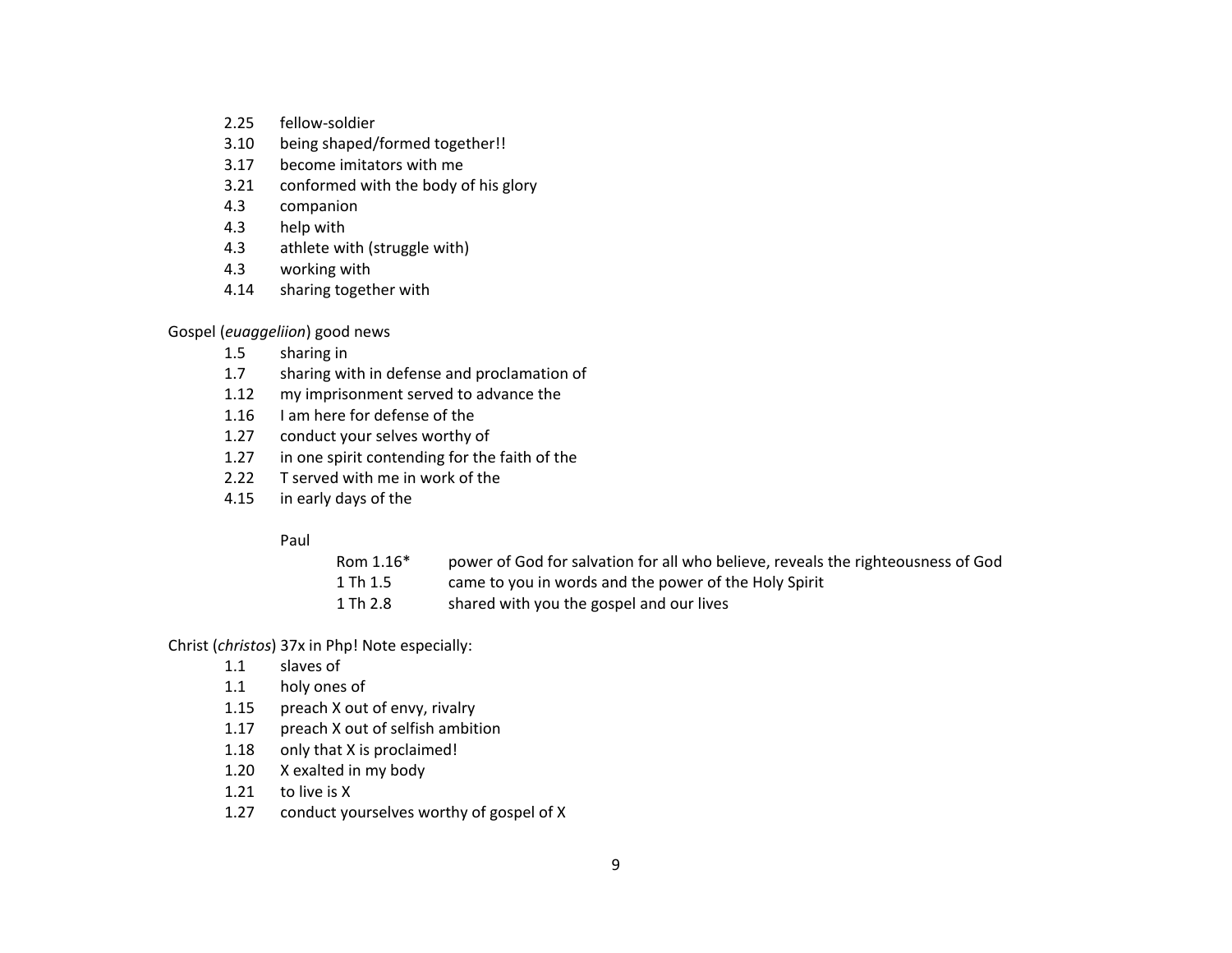- 1.29 granted to believe, share in sufferings of X
- 2.1 if any encouragement in X
- 2.5 have attitude of X
- 2.11 every confess
- 2.21 look out for own interests, not those of X
- 3.7 consider all loss for sake of X
- 3.8 surpassing value of knowing X
- 3.9 righteousness through faith in X
- 3.18 are enemies of cross of X
- 4.7 peace will guard hearts/minds in X

### **Philippians 1:12-30: Narratio #1: Paul and the Philppians**

 $12$  I want you to know, beloved, that what has happened to me has actually helped to spread the gospel,  $13$  so that it has become known throughout the whole imperial guard and to everyone else that my imprisonment is for Christ; <sup>14</sup> and most of the brothers and sisters, having been made confident in the Lord by my imprisonment, dare to speak the word with greater boldness and without fear.

 $15$  Some proclaim Christ from envy and rivalry, but others from goodwill.  $16$  These proclaim Christ out of love, knowing that I have been put here for the defense of the gospel; <sup>17</sup> the others proclaim Christ out of selfish ambition, not sincerely but intending to increase my suffering in my imprisonment. <sup>18</sup> What does it matter? Just this, that Christ is proclaimed in every way, whether out of false motives or true; and in that I rejoice. Yes, and I will continue to rejoice, <sup>19</sup> for I know that through your prayers and the help of the Spirit of Jesus Christ this will turn out for my deliverance.<sup>20</sup> It is my eager expectation and hope that I will not be put to shame in any way, but that by my speaking with all boldness, **Christ will be exalted now as always in my body**, whether by life or by death.

<sup>21</sup> For to me, living is Christ and dying is gain.<sup>22</sup> If I am to live in the flesh, that means fruitful labor for me; and I do not know which I prefer.<sup>23</sup> I am hard pressed between the two: my desire is to depart and be with Christ, for that is far better: <sup>24</sup> but to remain in the flesh is more necessary for you.<sup>25</sup> Since I am convinced of this, I know that I will remain and continue with all of you for your progress and joy in faith, <sup>26</sup> so that I may share abundantly in your boasting in Christ Jesus when I come to you again.

<sup>27</sup> Only, **live your life in a manner worthy of the gospel of Christ**, so that, whether I come and see you or am absent and hear about you, I will know that you are **standing firm in one spirit, striving side by side with one mind for the faith of the gospel**, <sup>28</sup> and are in no way intimidated by your opponents. For them this is evidence of their destruction, but of your salvation. And this is God's doing. <sup>29</sup> For he has **graciously granted you the privilege not only of believing in Christ, but of suffering for him as well**-- <sup>30</sup> since you are having the same **struggle** that you saw I had and now hear that I still have.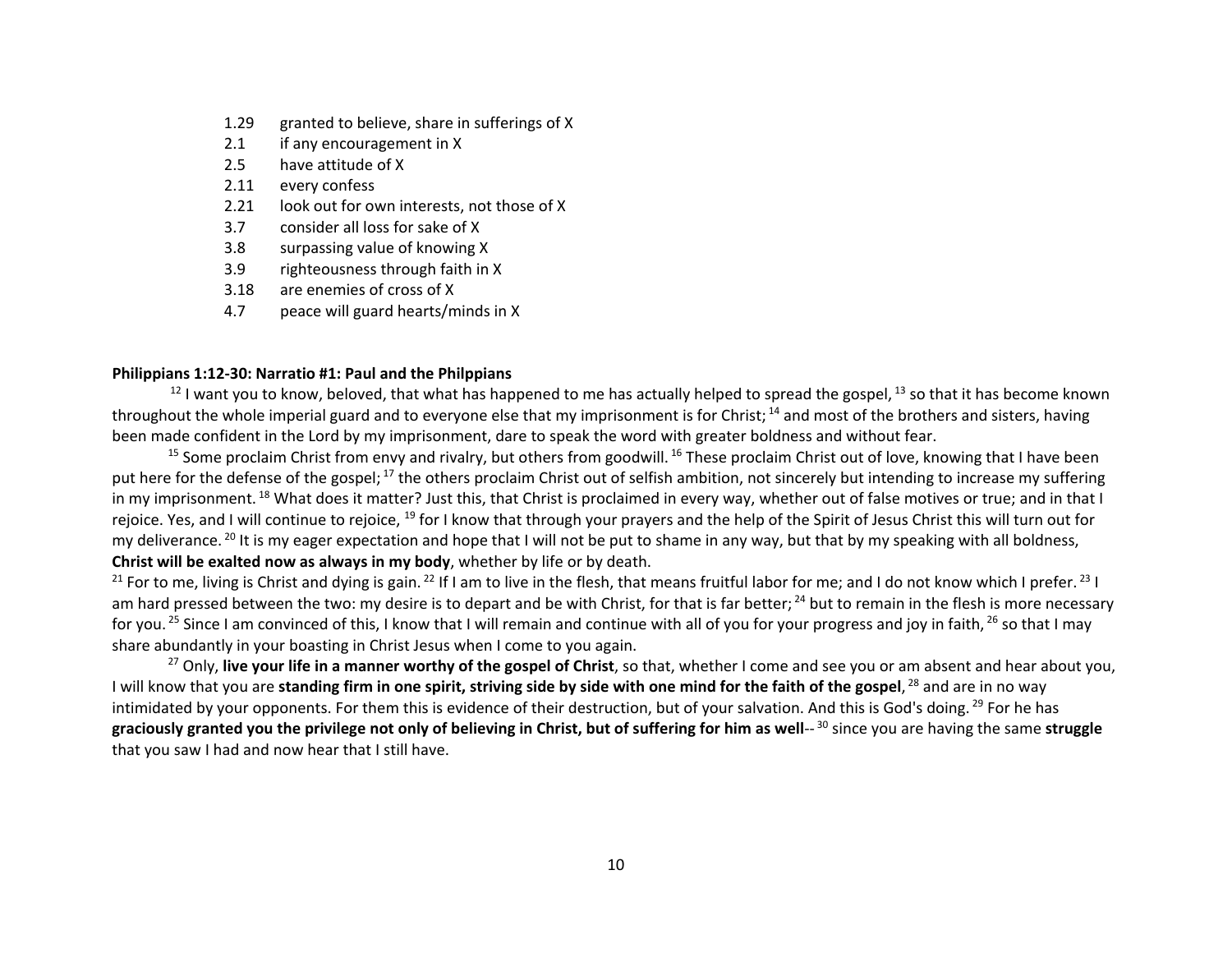1.20 Christ exalted in my body

 "magnified" (*megaluno*) By life, or death Another "post-emptying" description of relationship with Christ Lk 1.46 My soul "magnifies" the Lord (Mary) 1 Cor 6.20 Glorify God in your body

- 1.27 Live your life in a manner worthy of the gospel of Christ
	- Conduct (*politeuesthe*) "live out your citizenship in a congruent way"
		- 3.20 Our citizenship (*politeuma*) is in heaven
	- "Worthy of gospel of Christ" described:
		- standing firm in one spirit (*pneuma*)
		- with one soul (*psyche*) striving (*sunathleo*) for the faith of the gospel
	- Unity of spirit and soul in the transcendent living out of the gospel!
- 1.29 Granted you the privilege of believing, suffering for Christ

"Gifted" (*charizo*) you "on behalf of (*hyper*) Christ

- to believe (*pisteuo*)
- - to suffer (*pascho*) Php extends passion narrative to all!
	- Mk 8.31 Son of Man must suffer
	- Lk 9.22 Son of man must suffer
	- Lk 24.26 Christ had to suffer
	- Lk 24.46 Christ will suffer, rise, be proclaimed

 Spiritual depth of Phps: relationships (*koinonia*) among Paul, Philippians, Christ At center: Christ!

#### 1.30 Having the same struggle

"Struggle" (*agonia*)

| Php 1.30  | Paul and Philippians                           |
|-----------|------------------------------------------------|
| 1 Th 2.2  | spoke the gospel despite <i>agonia</i>         |
| 1 Th 6.12 | I have fought the good fight ( <i>agonia</i> ) |
| Heb 12.1  | Run with endurance the race (agonia)!          |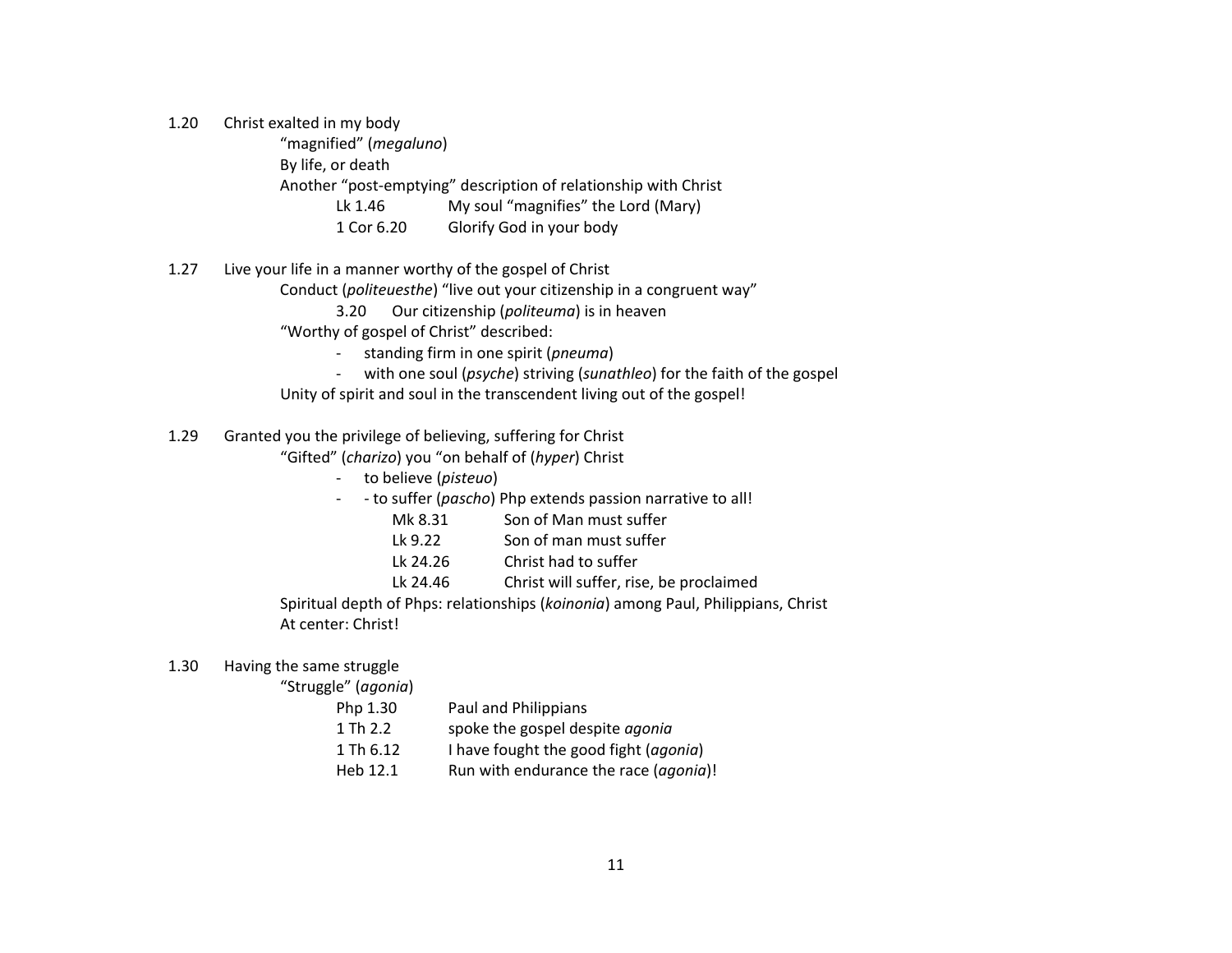# **Philippians 2:1-18: Proposition/Proof #1: Sharing Jesus Christ**

If **then** there is any **encouragement** in Christ, any consolation from **love**, any sharing in the **Spirit**, any **compassion** and **sympathy**, <sup>2</sup> **make my joy complete**: be of the **same mind**, having the **same love**, being in **full accord** and of **one mind**. <sup>3</sup> **Do nothing** from selfish ambition or conceit, but in humility **regard** others as better than yourselves. 4 Let each of you **look not** to your own interests, but to the interests of others. 5 Let the same mind be in you that was in Christ Jesus, <sup>6</sup> who, though he was in the form of God, did not regard equality with God as something to be exploited, 7 but **emptied** himself, **taking the form** of a slave**, being born** in human likeness. And **being found** in human form, 8 he **humbled** himself and **became obedient** to the point of death-- even death on a cross. 9 **Therefore God** also **highly exalted** him and **gave** him the name that is above every name, <sup>10</sup> so that at the name of Jesus every knee should bend, in heaven and on earth and under the earth, <sup>11</sup> and every tongue should confess that Jesus Christ is Lord, to the glory of God the Father.

<sup>12</sup> **Therefore**, my beloved, just as you have always obeyed me, not only in my presence, but much more now in my absence, **work out** your own salvation with fear and trembling; <sup>13</sup> for it is God who is at work in you, enabling you both to will and to work for his good pleasure.

<sup>14</sup> Do all things without murmuring and arguing, <sup>15</sup> so that you may be blameless and innocent, children of God without blemish in the midst of a crooked and perverse generation, in which you shine like stars in the world.<sup>16</sup> It is by your holding fast to the word of life that I can boast on the day of Christ that I did not run in vain or labor in vain.<sup>17</sup> But even if I am being poured out as a libation over the sacrifice and the offering of your faith, I am glad and rejoice with all of you-- <sup>18</sup> and in the same way you also must be glad and rejoice with me.

#### Syntax

Therefore if any Encouragement / Love / Spirit / Compassion / Sympathy

- 1. Make my joy complete
	- a. Being of same mind
	- b. Having same love
	- c. Being in full accord
	- d. Being of one mind
	- e. Doing nothing
	- f. Regarding
	- g. Looking out
- 2. Think/feel the same way as Christ
	- a. Did not regard equality with God as something to be snatched
	- b. Emptied himself
	- c. humbled himself
	- d. Therefore God highly exalted him
	- e. Gifted him the name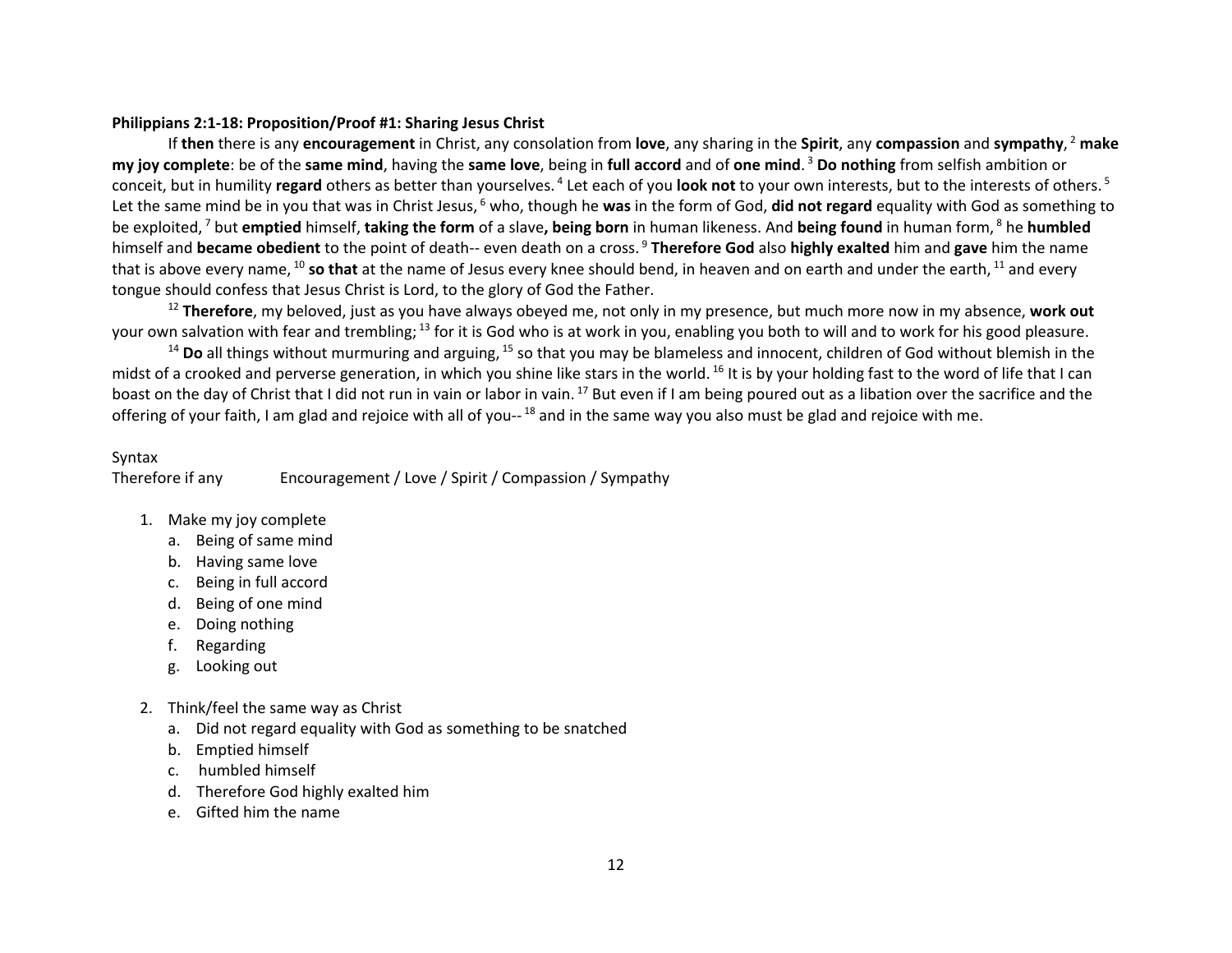- 3. Work out your salvation
- 4. Do all things

# 2.1 Therefore (then, *oun*)

Summarizes previous argumentation "Based upon x, y follows" Creates major new syntactical unit: the premises, imperatives (+ expansions) to follow Theologically and syntactically, the deep center starting point (Christ/*koinonia*/joy/life) of the letter is developed

2.1 If there is any encouragement, love, Spirit, affection, compassion

 "If" indicates subjunctive mood of contingency: If these premises exist, the imperatives necessarily follow These premises ground/authenticate the imperatives These premises also function as "proofs" of the validity and truth of the imperatives!!\*\* All of this argumentation happens in the realm of the transcendent

# 2.1 encouragement (*paraklesis*) in Christ

*Paraklesis*: encouragement, comfort, help: from being "called alongside"

| Mt 2.18      | Rachel refused to be comforted                                             |
|--------------|----------------------------------------------------------------------------|
| Mt 5.4       | Blessed are those who mourn, for they will be comforted                    |
| Jn 14.16     | P. will be with you forever                                                |
| Jn 14.26     | the Holy Spirit                                                            |
| Jn 15.26     | P. the Spirit of truth from my Father, will testify about me               |
| Jn 16.7      | unless I go away, the P, will not come                                     |
| $1$ Jn $2.1$ | If anyone sins, we have a P. who speaks                                    |
| Ac 9.31      | church was comforted, built up, by the HS                                  |
| Rom 1.28     | We have gifts that differ according to the grace given                     |
|              | The "comforting one," in the act of comforting                             |
| Rom 15.4     | Scriptures written for our instruction                                     |
|              | So that by "encouragement/comfort" of the scriptures we might have hope    |
| 2 Cor 1.3    | Blessed be the God/Father of our Lord Jesus Christ, the God of all comfort |
| 2 Cor 1.4    | Who comforts us in all our sorrows                                         |
|              | So that we may comfort others in their sorrows                             |
|              | With the comfort we ourselves have received from God                       |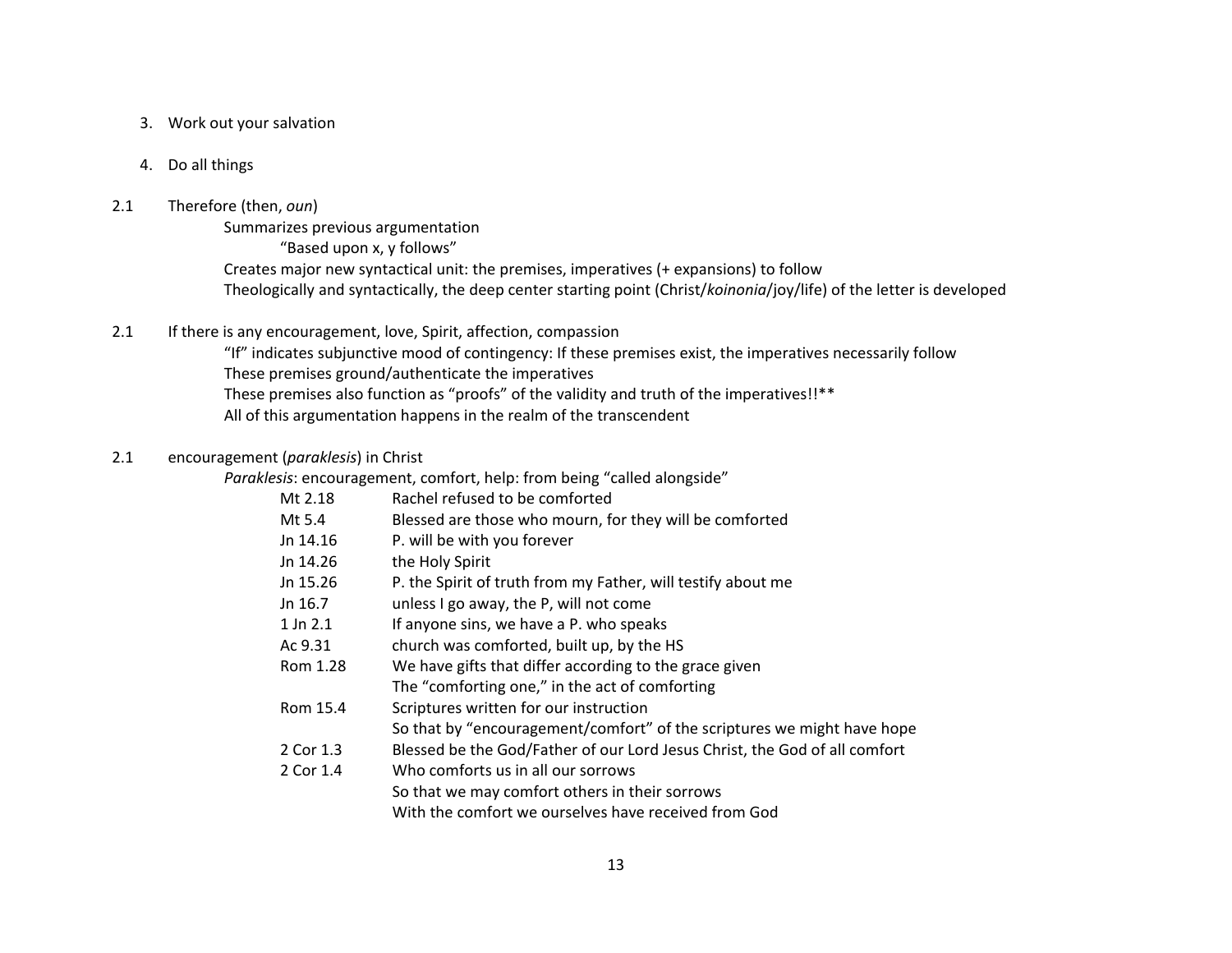2.1 any consolation from love (*agape*)

*Agape*: unconditional love

| 1.9         | may abound more and more                                       |
|-------------|----------------------------------------------------------------|
| 1.16        | proclaim Christ out of a.                                      |
| 2.1         | if any                                                         |
| 2.2         | having the same a.                                             |
| Rom 5.5     | God has poured a. into our hearts through HS                   |
| Rom 5.8     | God demonstrates a.: while we were sinners, Christ died for us |
| Rom 8.35,39 | Who will separate us from a. of Christ? Nothing!               |
| 1 Cor 13    | A. is patient, kind                                            |
| Gal 5.22    | fruit of the Spirit is a.                                      |

# 2.1 any sharing (*koinonia*) of the Spirit (*pneuma*)

*Koinonia* 

| 1.5  | in the gospel     |  |
|------|-------------------|--|
| 2.1  | in the Spirit     |  |
| 3.10 | in his sufferings |  |

# *Pneuma*

| 1.27        | stand firm in one p.                           |
|-------------|------------------------------------------------|
| 2.1         | any sharing in                                 |
| 3.3         | we who worship in the p.                       |
| Rom 5.5     | God poured his love into our hearts through HS |
| Rom 8.14    | those led by the p. of God are children of God |
| Rom 15.13   | overflow with hope through the HS              |
| 1 Cor 3.16  | God's p. lives in you                          |
| 1 Cor 6.19  | your body is a temple of the HS                |
| 1 Cor 12.4  | different gifts, same p.                       |
| 1 Cor 12.13 | all given the one p.                           |
| Gal 5.22    | fruit of the p.                                |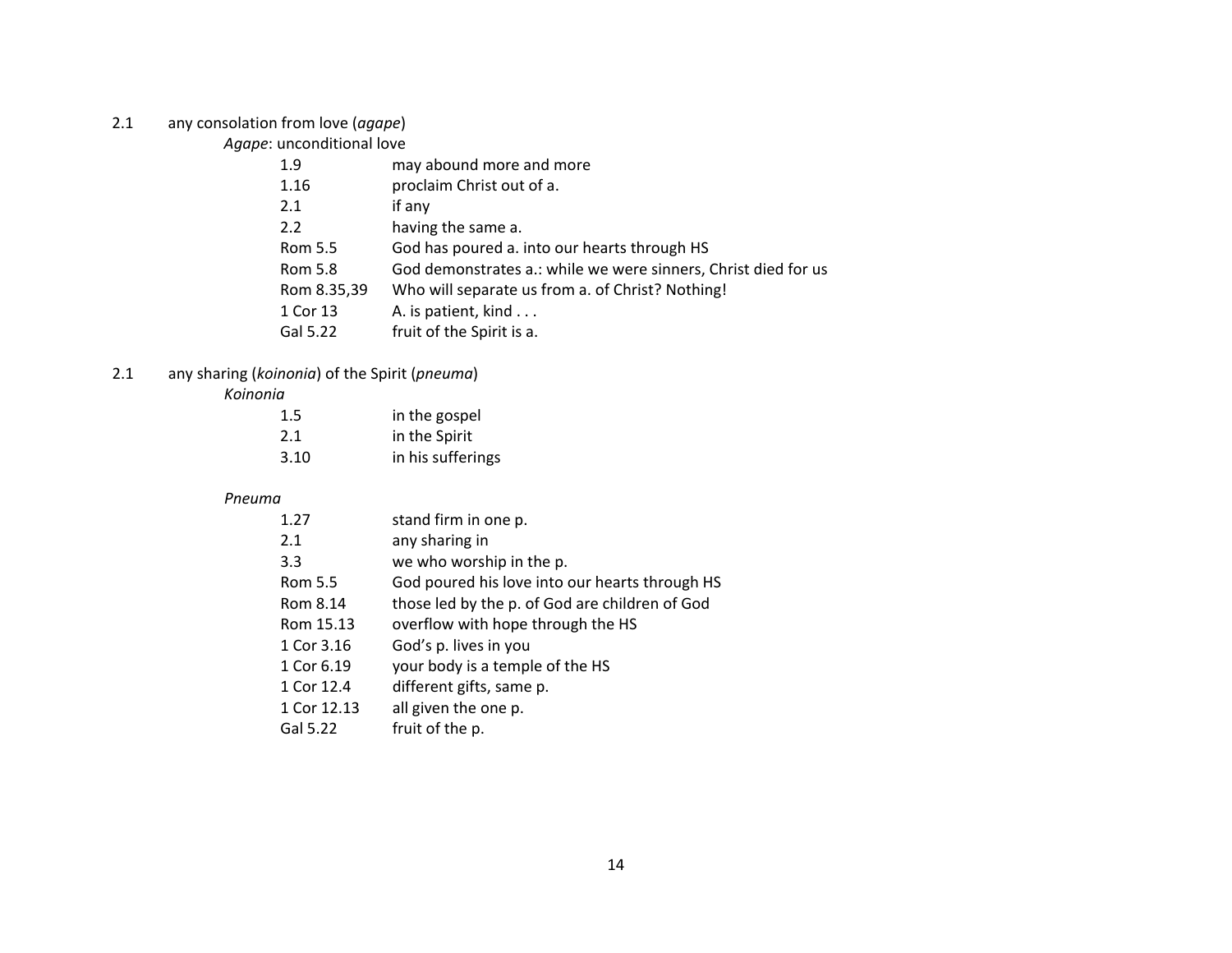2.1 any compassion (*splagchnon*)and sympathy (*oiktirmos)*

*Splagchnon* (being stirred in your inner being)

|  | God can testify how I long for you all with the compassion of Christ Jesus |                                    |  |   |  |  |
|--|----------------------------------------------------------------------------|------------------------------------|--|---|--|--|
|  |                                                                            | $\sim$ $\sim$ $\sim$ $\sim$ $\sim$ |  | . |  |  |

Lk 1.78 In the tender mercy of our God (Benedictus/Daily Prayer)

*Oiktirmos*

| Rom 12.1 | If any sympathy<br>therefore I urge you, by the mercy of God, to offer yourselves as a living sacrifice |
|----------|---------------------------------------------------------------------------------------------------------|
| Lk 6.36  | be merciful, as your heavenly father is merciful                                                        |

# 2.2 Make my joy (*chara*) complete (*pleroo*)

1<sup>st</sup> imperative in this central section

Literally "fulfill my joy"

Appropriate response to affirmative answers to preceding premises

Premises and following imperatives/development give full meaning to "joy!"

"Joy" will have a "passion" foundation!

"Joy" is a potential phenomenon, actualized by:

-being of the same mind

-having the same love

-being of one soul

-being of one mind

-doing nothing from selfishness

-regarding others

-looking out not to your own interests

"Joy" is a highly relational term

"Joy" is ultimately experienced in sharing the passion (emptying) of Christ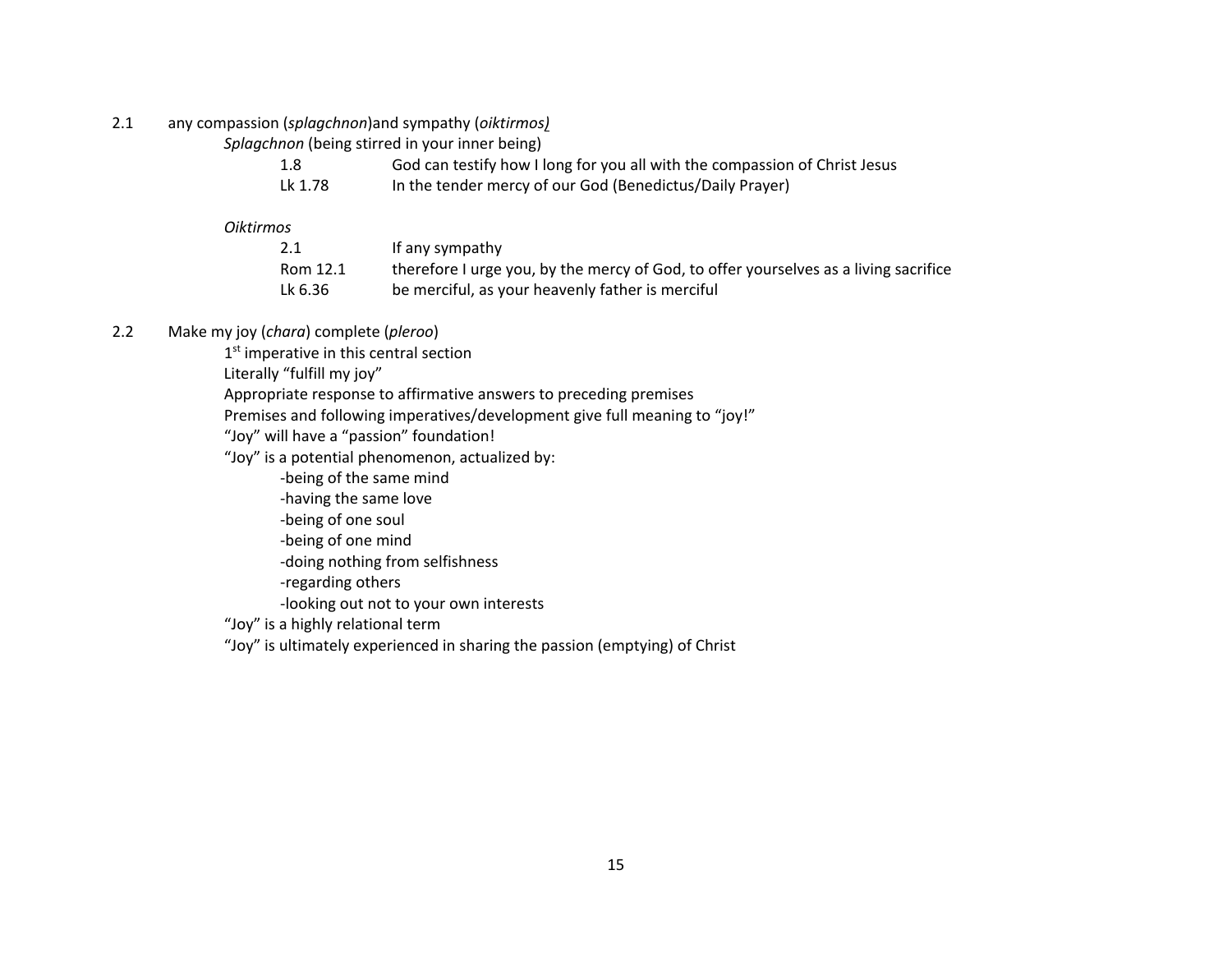2.2 Be of the same mind (*phroneo*), having the same love (*agape*), being in full accord (*sumpsyche*) and of one mind (*phroneo*) *Phroneo* "think/feel"!!

Ralph Martin, *Philippians*, 1976, p. 66

 " . . . the verb rendered 'to feel,' Gr. *phronein*, is a key verb in this epistle; it signifies a combination of intellectual and affective activity which touches both head and heart, and leads to a positive course of action." G. Bertram, "*phren/phroneo*," in Theological Dictionary of the New Testament, Volume IX, pp. 220-235

 *Phren* (diaphragm) in Classical Greek: "was early regarded as the seat of intellectual and spiritual activity. The diaphragm determines the nature and strength of the breath and hence also the human spirit and its emotions." p. 220

"Plato does not see spirit and body as antitheses; they complement one another." (p. 222)

- 1.7 right for me to t/f this about you
- 2.2 make my joy complete by t/f the same
- 2.2 by t/f the one thing
- 2.5 t/f the same as Christ (considering, emptying, humbling)
- 3.15 all the mature should t/f this
- 3.15 if anyone t/f differently
- 3.19 t/f set on earthly things
- 4.2 I urge E., I urge S. to t/f the same in the Lord
- 4.10 you have revived your t/f of me
- 4.10 you had been t/f, but had no opportunity

"the same:" not necessarily 100% equal, but "same" depth principles ("Christ") then expressed in diversity of ways

*Agape*: relationships grounded by *agape* 

 *Sumpsyche* ("same soul") note emphatic development of depth level relationships, based on Christ

"thinking/feeling the 'one' thing"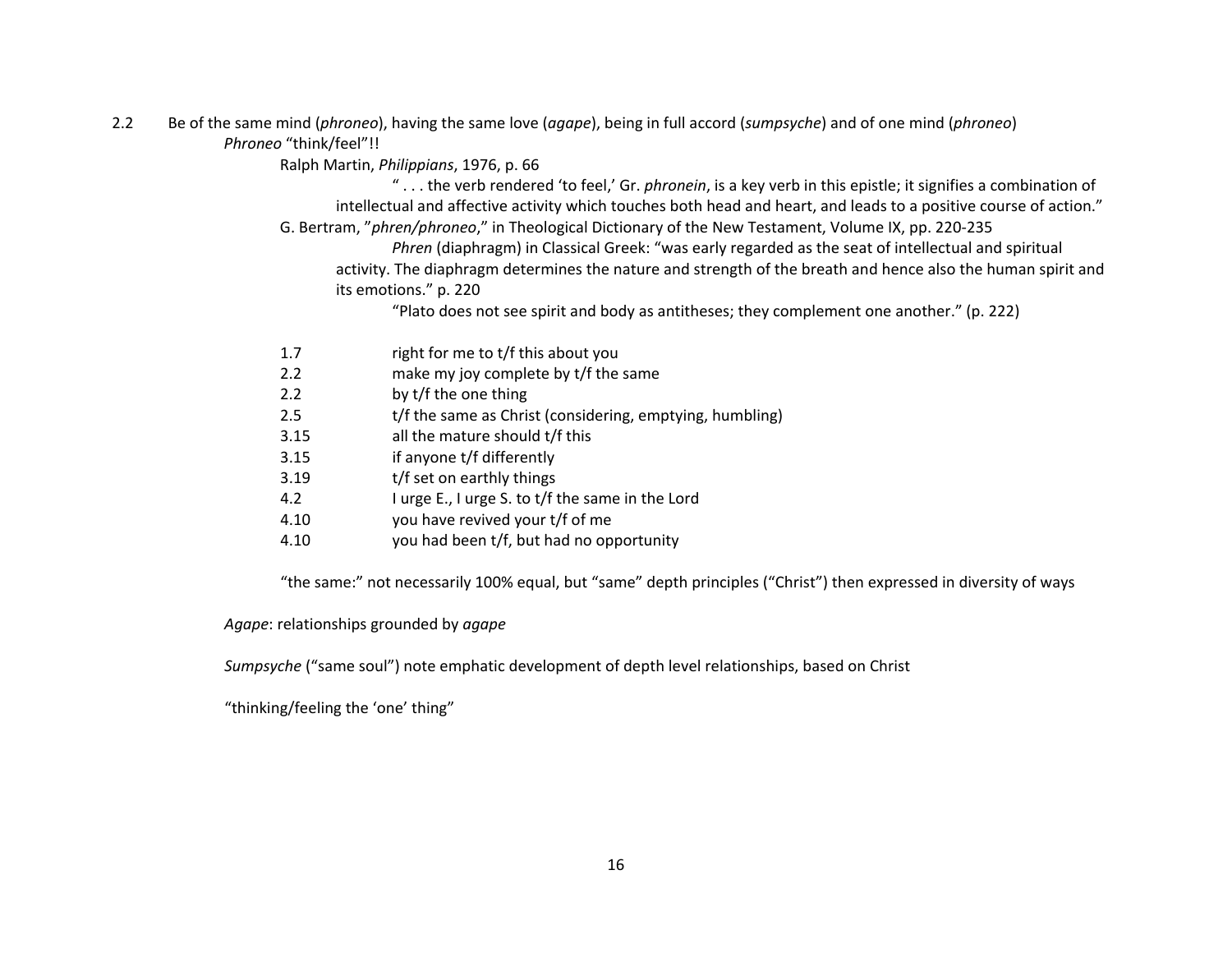- 2.3 Doing nothing from selfishness, but in humility regarding others as better than yourselves Doing nothing (motives of actions)
	- From

 Selfish ambition Empty glory

- Regarding/Considering (*egomai*)
	- 2.3 consider others better than your elves
	- 2.6 Christ did not consider equality with God
	- 3.7 my gain I now consider loss
	- 3.8 I consider everything loss
	- 3.8 I consider them rubbish
- 2.4 Looking not to your own interests, but to the interests of others To self To others
- 2.5 "Think/feel" this among yourselves, which is also in Christ Jesus
	- *Phroneo:* 2<sup>nd</sup> imperative of this section, inviting Philippians to share the mind of Christ!
		- This "thinking/feeling" of Christ modified by three verbs:
			- -did not regard
			- -emptied himself
			- -humbled himself
		- Stunning possibility: Paul, Philippians, us invited to participate (koinonia!) in the passion of Christ!!
- 2.6 did not regard equality with God as something to be exploited
	- *Egomai*: "to consider, regard, think"
		- "Being" in the form of God
		- Did not consider it "robbery, snatching" to be equal with God
		- Instead of grasping/snatching equality position . . .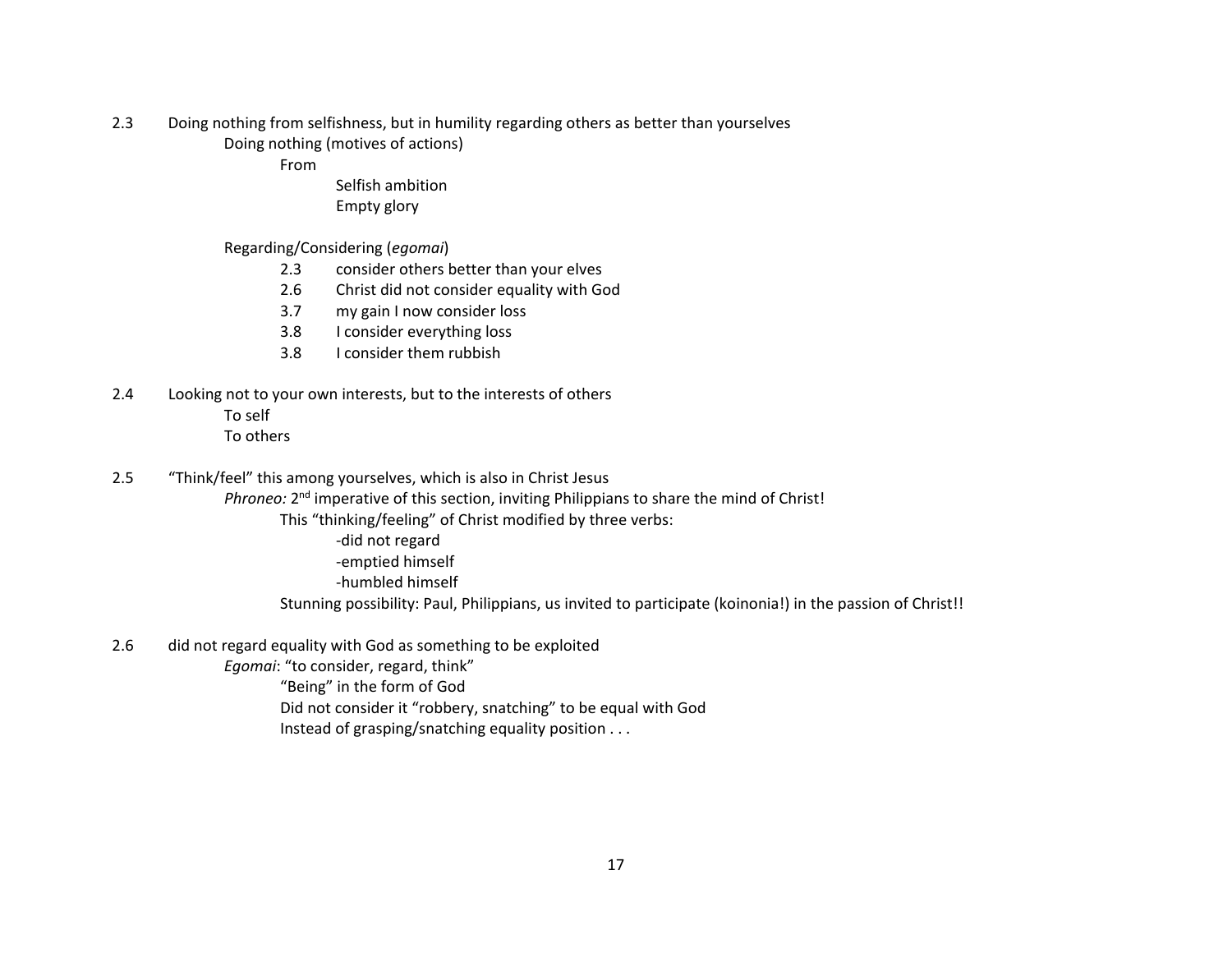### 2.7 but emptied himself

*Kenoo*: "to make empty, hollow, without content, become 0"

Basis for profound philosophical/theological reflection!

Modified by three participles:

-taking the form of a slave

-being born in the likeness of humanity

-being found in the shape of humanity

# 2.8 he humbled himself

*Tapeinoo*: "to be low, to make oneself low"

2.3 in humility, consider others higher

- 2.7 Christ humbled himself
- 3.21 Christ will transform our humble bodies into the shape of his glory
- 4.12 I know what it is to have little

Specific expression of humbling himself: becoming obedient to death, death on a cross

Position of absolute lowness, helplessness, death

 "Emptying of self" susceptible to infinite expressions, all in contrast to the autonomy of the self! The cross is the "lowest" point of this sequence!

2.9 Therefore (*dio*) God (change of subject) also highly exalted him and gave him the name

*Hyperhypsoo*: compound verb: "high-made high," "hyper-lifted"

Absolute lowest to hyper-highest by the action of God!

*Charizomai*: graced, gifted the name (above every name!)

Paradigm at the absolute center of Philippians: cross / therefore / highly exalted

Every relationship in the *koinonia* cluster finds its meaning in this center!

This is Paul's passion narrative!

This is the source of transcendence!

2.12 Therefore, my beloved . . . work out your own salvation with fear and trembling Next imperative, following emptying dynamic *Katergazo*: Intensified (*kat*) "work out," following total 0 emptying! Developed in 2:13: "For God is the one working (*energeo*/"energizing") within/among you (pl) to will and to work (*energein*/energize) for his good pleasure"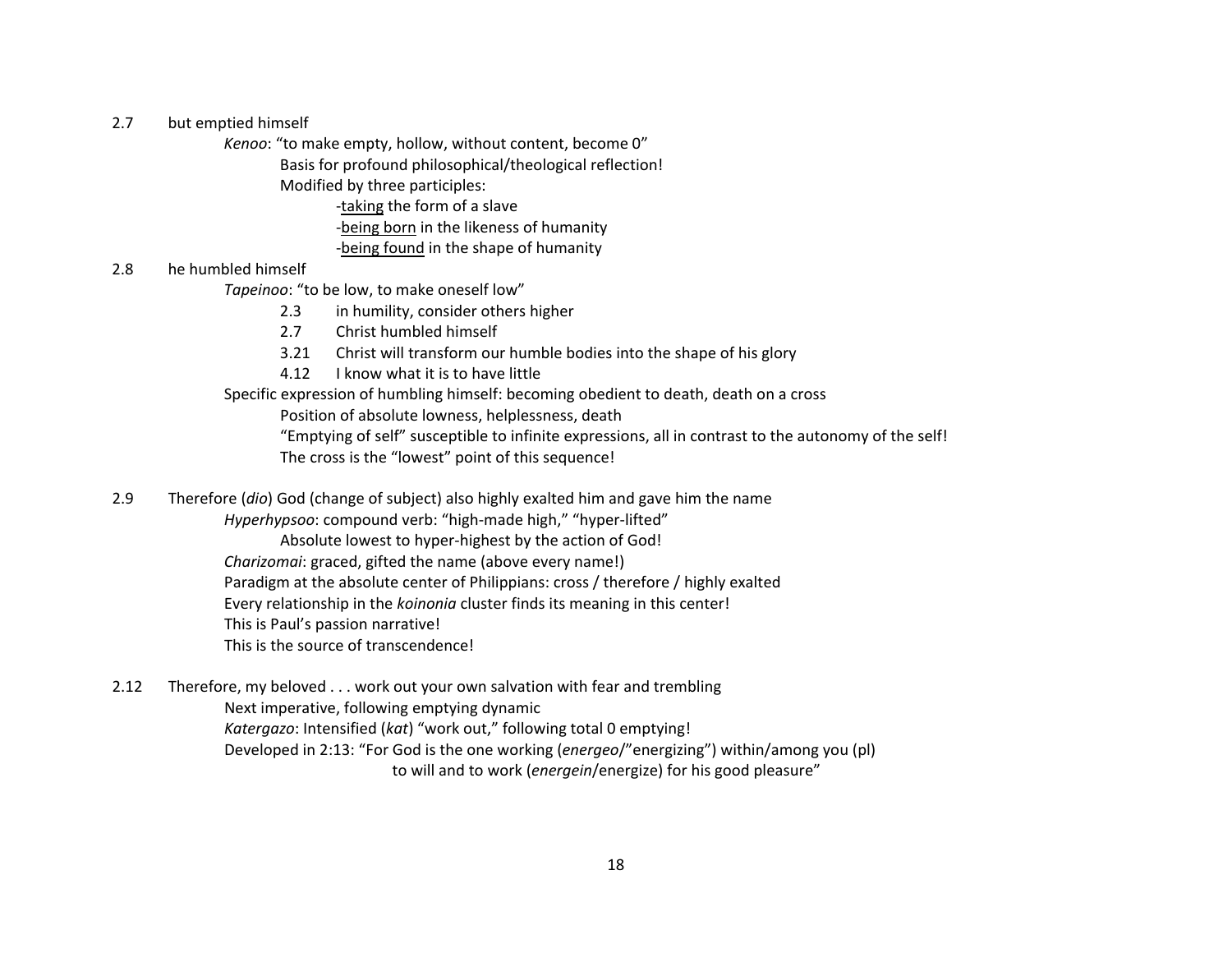Expressions of divine sovereignty and human responsibility require complex synthesis (God's power / human response)

- 1.7 all of you share (*sugkoinoneo*) in God's grace with me
- 3.9 not having a righteousness of my own but one that comes through faith in Christ the righteousness from God based on faith
- 3.21 Christ will transform the body of our humiliation to the body of his glory By the power (*energeian*) that also enables (*dynamai*) him to make all things subject
- 4.13 I can do all things through the one strengthening (*dynamai*) me
- 2.14 Do all things without murmuring or arguing

 Final imperative of this section *Poieo*: "do" Here the paschal mystery (emptying/raising) meets the conflict in the Philippian community Practical solution to division: go deep enough to find unity in Christ

# **Philippians 2:19-4:3: Narratio #2: Paul and the Philippians: Opponents and Conflict**

<sup>19</sup> I hope in the Lord Jesus to send **Timothy** to you soon, so that I may be cheered by news of you.<sup>20</sup> I have no one like him who will be **genuinely concerned** for your welfare. <sup>21</sup> All of them are **seeking their own interests**, not those of Jesus Christ. <sup>22</sup> But Timothy's worth you know, how like a son with a father he has **served** with me in the work of the **gospel**. <sup>23</sup> I hope therefore to send him as soon as I see how things go with me; <sup>24</sup> and I trust in the Lord that I will also come soon. <sup>25</sup> Still, I think it necessary to send to you **Epaphroditus**-- my brother and co-worker and fellow soldier, your messenger and minister to my need; <sup>26</sup> for he has been longing for all of you, and has been distressed because you heard that he was ill.<sup>27</sup> He was indeed so ill that he nearly died. But God had mercy on him, and not only on him but on me also, so that I would not have one sorrow after another.<sup>28</sup> I am the more eager to send him, therefore, in order that you may rejoice at seeing him again, and that I may be less anxious.<sup>29</sup> Welcome him then in the Lord with all joy, and honor such people, <sup>30</sup> because he came close to death for the work of Christ, risking his life to make up for those services that you could not give me.

3:1 Finally, my brothers and sisters, **rejoice** in the Lord. To write the same things to you is not troublesome to me, and for you it is a safeguard.

<sup>2</sup> Beware of the **dogs**, beware of the evil workers, beware of **those who mutilate the flesh**! <sup>3</sup> For it is we who are the **circumcision**, who worship in the Spirit of God and boast in Christ Jesus and have no **confidence in the flesh**-- 4 even though I, too, have reason for confidence in the flesh. If anyone else has reason to be confident in the flesh, I have more: 5 **circumcised** on the eighth day, a member of the people of **Israel**, of the tribe of **Benjamin**, a **Hebrew** born of Hebrews; as to the law, a **Pharisee**; <sup>6</sup> as to zeal, a **persecutor** of the church; as to righteousness under the law, **blameless**.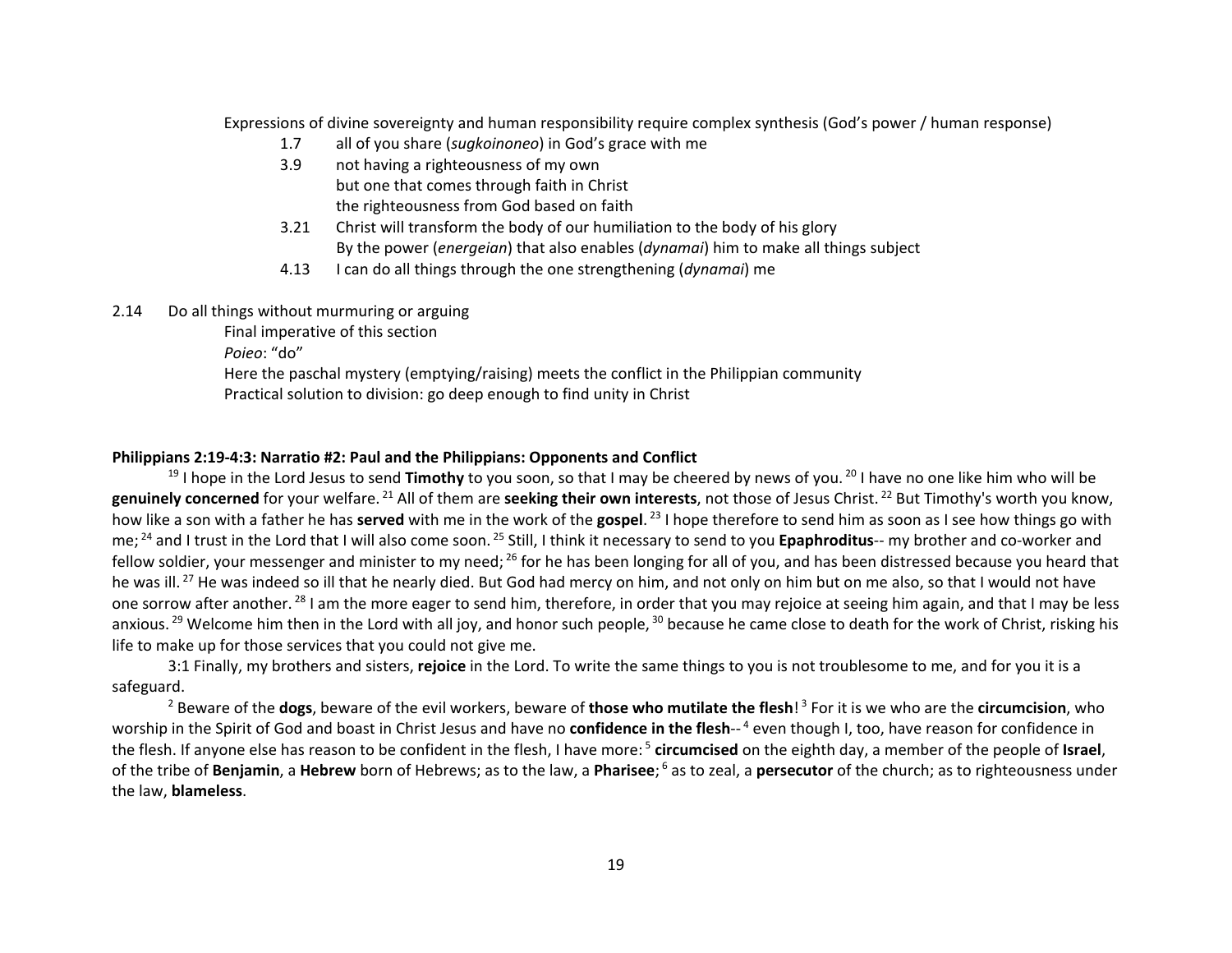<sup>7</sup> Yet whatever gains I had, these I have come to regard as **loss** because of Christ. 8 More than that, I regard **everything as loss** because of the surpassing value of **knowing** Christ Jesus my Lord. For his sake **I have suffered the loss of all things**, and I regard them as rubbish, in order that I may gain Christ<sup>9</sup> and be found in him, not having a righteousness of my own that comes from the law, but one that comes through faith in Christ, the righteousness from God based on faith. <sup>10</sup> **I want to know Christ and the power of his resurrection and the sharing of his sufferings by becoming like him in his death**, <sup>11</sup> if somehow I may attain the resurrection from the dead.

<sup>12</sup> Not that I have already obtained this or have already reached the goal; but **I press on** to make it my own, because Christ Jesus has made me his own. <sup>13</sup> Beloved, I do not consider that I have made it my own; but this **one thing** I do: **forgetting** what lies behind and **straining**  forward to what lies ahead, <sup>14</sup> I press on toward the goal for the prize of the heavenly call of God in Christ Jesus. <sup>15</sup> Let those of us then who are mature be of the same mind; and if you think differently about anything, this too God will reveal to you. <sup>16</sup> Only let us hold fast to what we have attained.

<sup>17</sup> Brothers and sisters, join in imitating me, and observe those who live according to the example you have in us. <sup>18</sup> For many live as **enemies of the cross of Christ**; I have often told you of them, and now I tell you even with tears. <sup>19</sup> Their end is destruction; their god is the belly; and their glory is in their shame; their minds are set on **earthly** things. <sup>20</sup> But our citizenship is in **heaven**, and it is from there that we are expecting a Savior, the Lord Jesus Christ. <sup>21</sup> He will transform the **body of our humiliation** that it may be conformed to the body of his glory, by the **power** that also **enables** him to make all things subject to himself.

4:1 Therefore, my brothers and sisters, whom I love and long for, my joy and crown, **stand firm** in the Lord in this way, my beloved. 2 I urge **Euodia** and I urge **Syntyche** to be of the **same mind** in the Lord. 3 Yes, and I ask you also, my loyal companion, help these women, for they have **struggled** beside me in the work of the gospel, together with Clement and the rest of my co-workers, whose names are in the book of life.

#### 3.4-6 Paul's confidence in the flesh

Circumcised the 8<sup>th</sup> day Israel Benjamin Hebrew of Hebrews Pharisee Zealous persecutor of the church Blameless righteousness under law A theological issue from opponents in Philippi Personalize and contemporize confidence in flesh today: expressions of the immanent frame! Paul's response: regard all as loss! Regard (*egeomai*) "consider, think, regard" 2.3 others

- 2.6 equality with God
- 2.25 to send Epaphroditus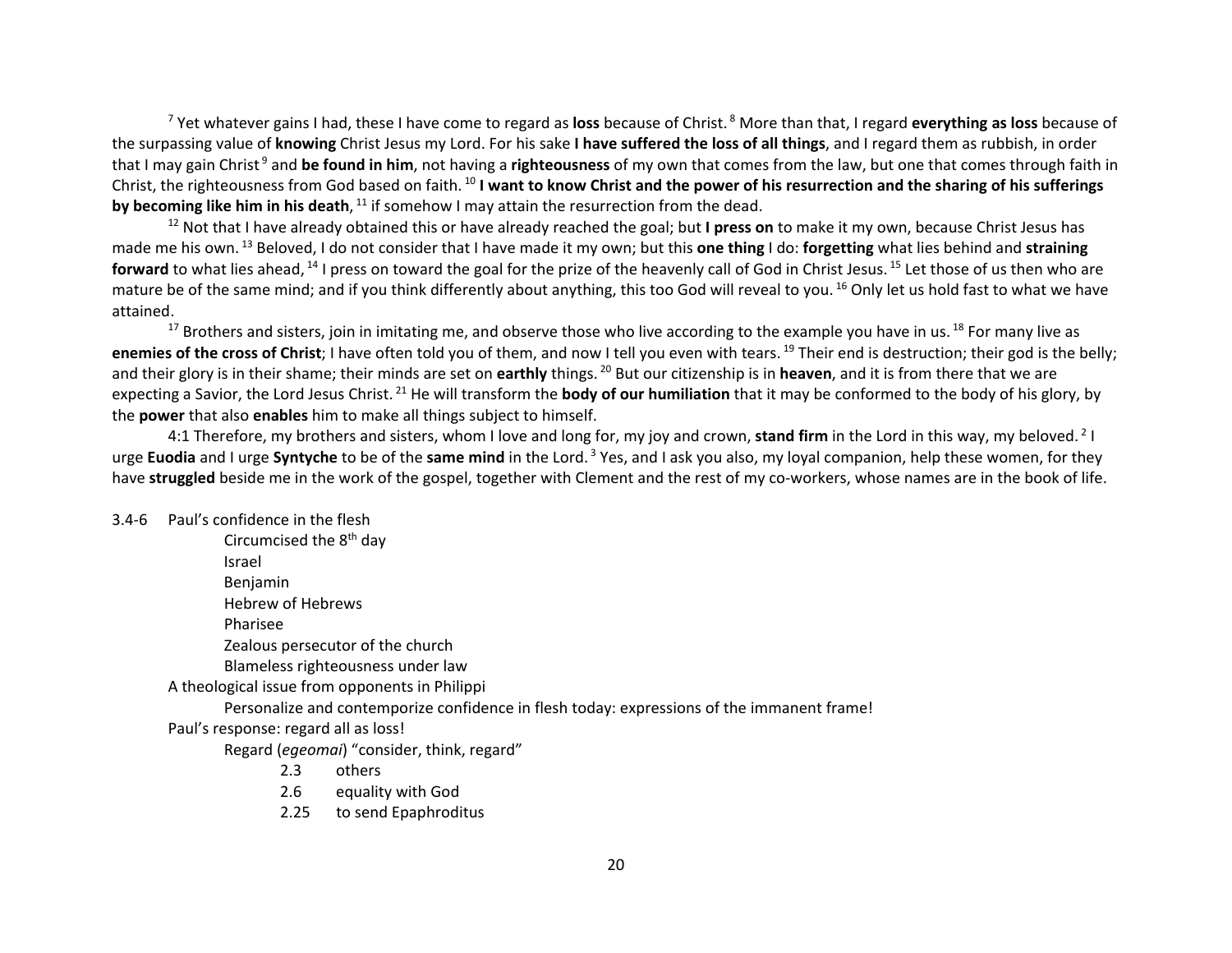- 3.7 confidence in gains
- 3.8 all things

3.8 all things

 An expression of "emptying!" Surpassing value of "knowing Christ Jesus my Lord" A term of relationship, not abstract theology!

### 3.10 I want to know Christ

Syntax:

I want to know

Him

The power (*dynamis*) of his resurrection

The fellowship (*koinonia*) of his sufferings

 Being conformed (present participle: continual, contemporaneous action) to his death Participating in the sufferings of Christ: another expression of "emptying!"

### **Philippians 4:4-9: Proof #2: Joy and Peace**

<sup>4</sup>**Rejoice** in the Lord always; again I will say, Rejoice. 5 Let your gentleness be known to everyone. The Lord is near. 6 **Do not worry** about anything, but in everything by prayer and supplication with thanksgiving let your requests be made known to God.<sup>7</sup> And the peace of God, which surpasses all understanding, will guard your hearts and your minds in Christ Jesus.

<sup>8</sup> Finally, beloved, whatever is true, whatever is honorable, whatever is just, whatever is pure, whatever is pleasing, whatever is commendable, if there is any excellence and if there is anything worthy of praise, **think** about these things. 9 Keep on doing the things that you have learned and received and heard and seen in me, and the God of peace will be with you.

4.6 Do not worry about anything

Worry (*merimnao*) "to show concern" (a neutral term, determined by its object)

- 2.20 Timothy the only one who will show genuine concern for you
- 4.6 don't worry about anything, pray
- Mt 6.25-34 Don't worry about your life, what you will eat, drink

Lk 10.41 Martha worried and distracted by many things, need of one thing

1 Cor 12.25 parts of the body have genuine concern for one another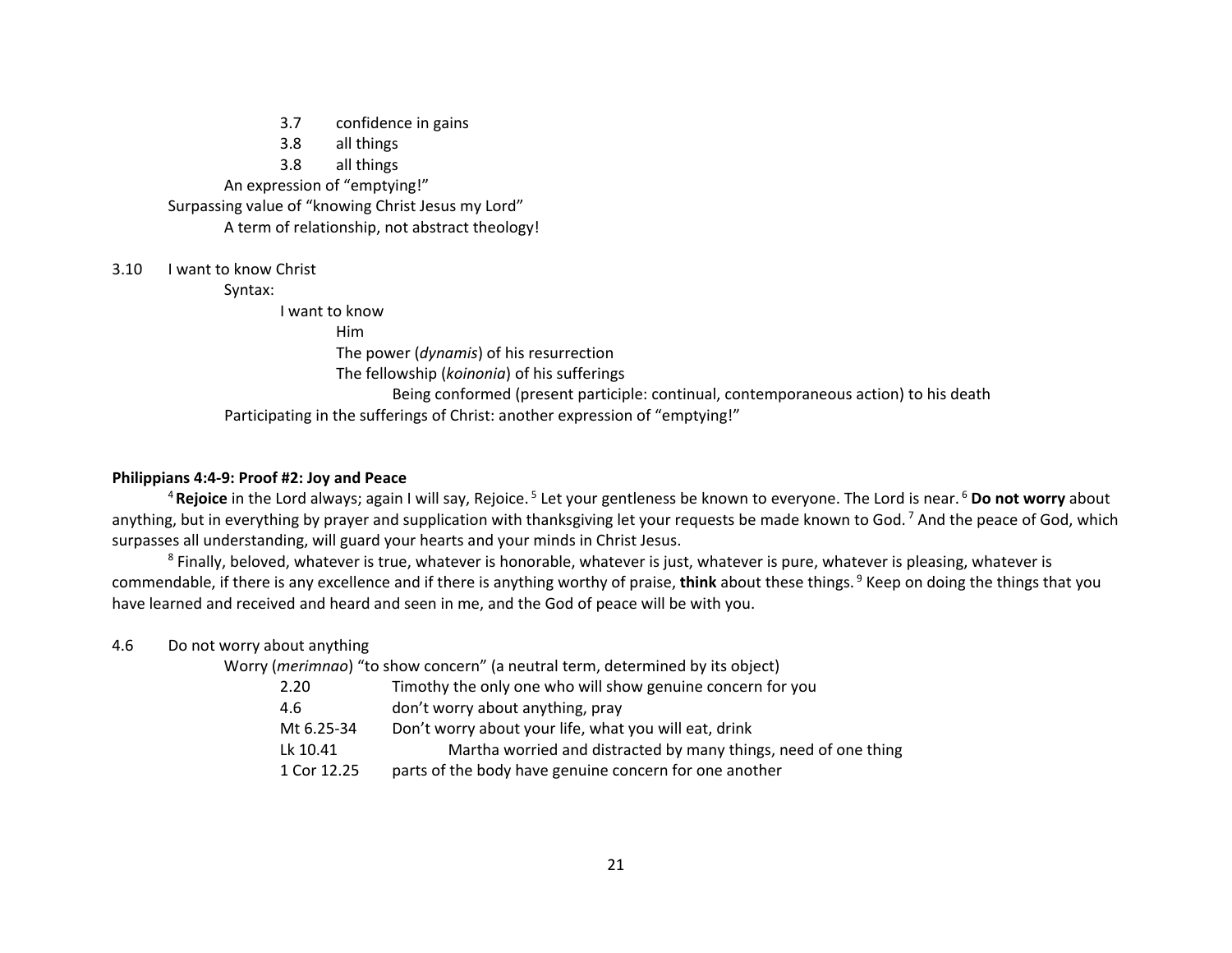#### **Philippians 4:10-20: Narratio #3: The Gift and Contentment**

<sup>10</sup> I rejoice in the Lord greatly that now at last you have revived your concern for me; indeed, you were concerned for me, but had no opportunity to show it. <sup>11</sup> Not that I am referring to being in need; for I have learned to be **content** with whatever I have. 12 I know what it is to have little, and I know what it is to have plenty. In any and all circumstances I have learned the secret of being well-fed and of going hungry, of having plenty and of being in need. <sup>13</sup> **I can do all things through him who strengthens me.** 

 $14$  In any case, it was kind of you to share my distress.  $15$  You Philippians indeed know that in the early days of the gospel, when I left Macedonia, no church shared with me in the matter of giving and receiving, except you alone. <sup>16</sup> For even when I was in Thessalonica, you sent me help for my needs more than once. <sup>17</sup> Not that I seek the gift, but I seek the profit that accumulates to your account. <sup>18</sup> I have been paid in full and have more than enough; I am fully satisfied, now that I have received from Epaphroditus the gifts you sent, a fragrant offering, a sacrifice acceptable and pleasing to God. <sup>19</sup> And my God will fully satisfy every need of yours according to his riches in glory in Christ Jesus. <sup>20</sup> To our God and Father be glory forever and ever. Amen.

#### **Philippians 4:21-23: Closing**

<sup>21</sup> Greet every saint in Christ Jesus. The friends who are with me greet you.<sup>22</sup> All the saints greet you, especially those of the emperor's household.

 $23$  The grace of the Lord Jesus Christ be with your spirit.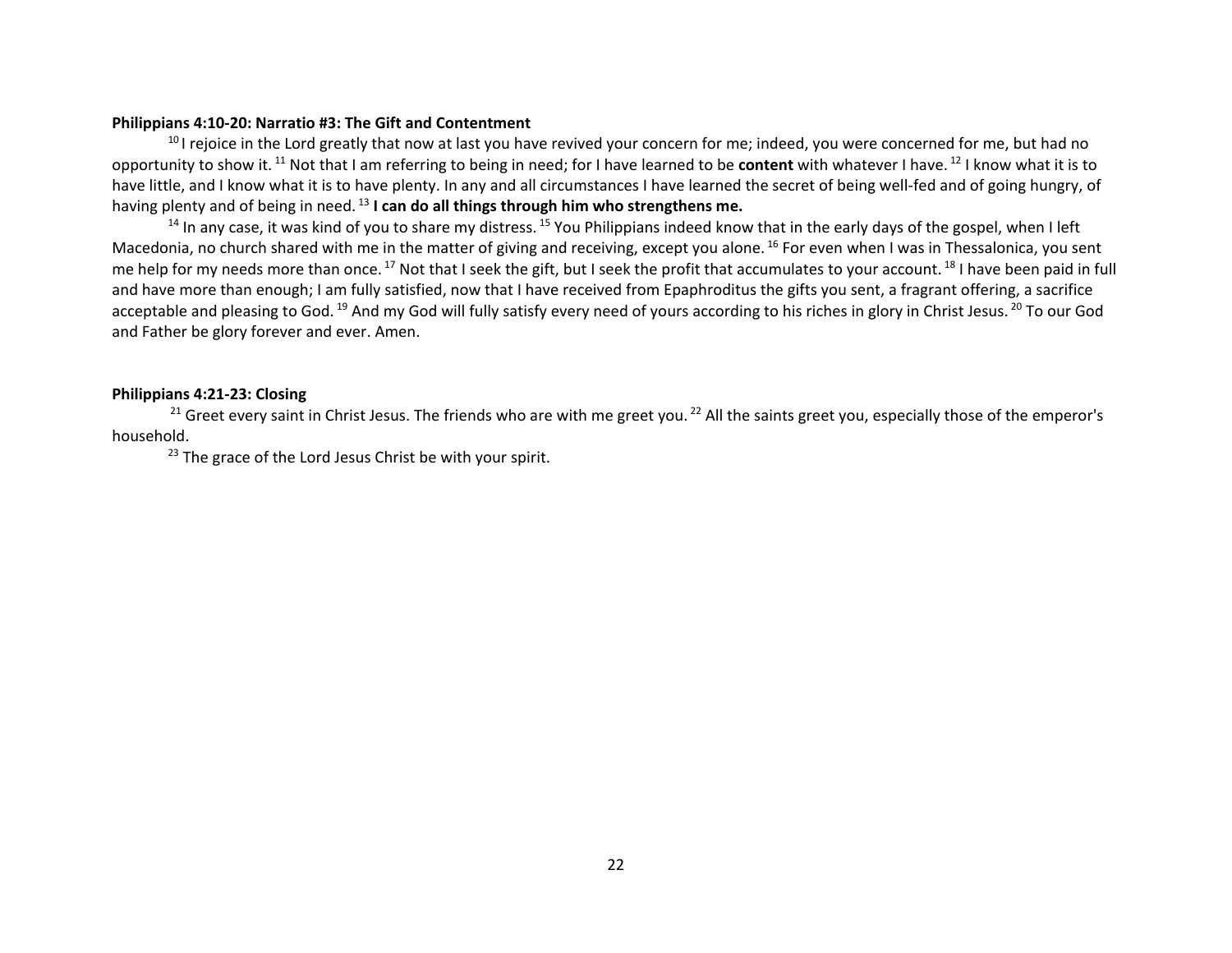### **Premises**

Comfort Love Spirit Affection Compassion

# **Imperatives**

Make my joy complete Thinking/feeling the same Having same love "Same-soul" Thinking/feeling the one thing

# Think/feel as Christ

 Did not regard self Emptied self Humbled self (Therefore God) Highly exalted him Gifted him the name

# **Proofs**

Comfort Love Spirit Affection Compassion